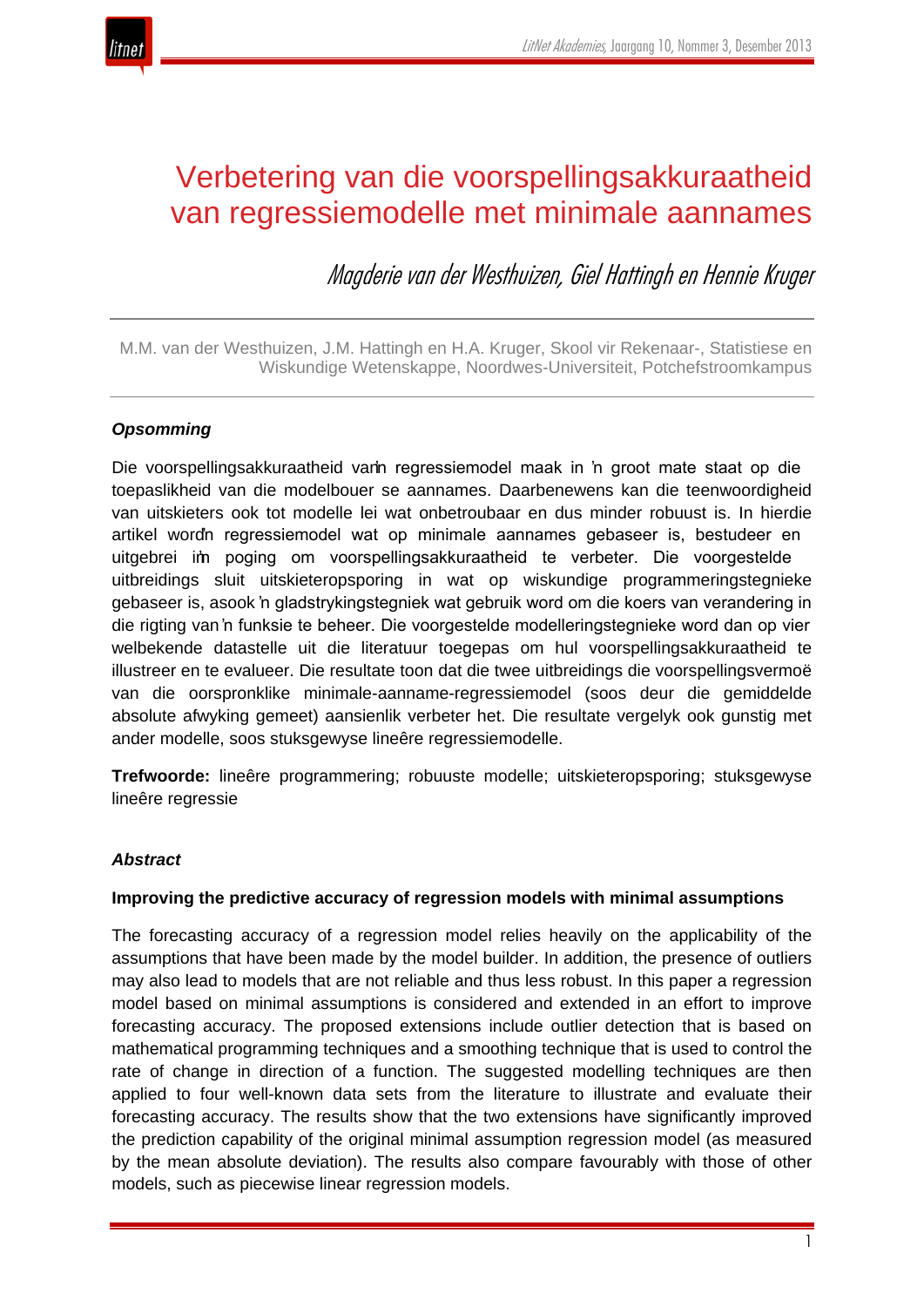

This study considers an existing minimal assumption regression model that was proposed in the literature in 1962 (Wagner 1962). Two extensions (outlier detection and smoothing) are added to the model to improve robustness and predictive capability.

The minimal assumption approach requires the fitting of regression functions according to the criteria of the minimal sum of absolute deviations, but without specifying a mathematical form for the functions to be estimated (Wagner 1962). The only restrictive assumptions that are needed are additivity and monotonicity of the individual functions, that is, the regression function expresses the response variable as the sum of single variable functions that are assumed to be monotonically non-increasing or non-decreasing. These are the only assumptions that have to be made and in this sense, the model employs minimal assumptions.

The approach thus assumes an additive regression model of the form

$$
y = \sum_{j=1}^{k} f_j(x_j) + error,\tag{1}
$$

with y the dependent variable and  $x_i$   $j = 1, 2, \dots, k$ , the predictor variables. Assume that n observations on the variables y and  $x_i$  are available, given by  $(y_i, x_{i1}, x_{i2}, ..., x_{ik})$  for  $i =$ 1, 2,  $\cdots$ , n. The model now aims to determine estimators of function values  $f_i(x_{ij})$ , which are abbreviated as  $f_{ij}$ , from this data, such that estimates  $\hat{y}_i = \sum_j f_j(x_{ij})$  of the response are optimal in the  $L_1$ -norm sense.

The estimates  $f_{ij}$  are obtained by solving the following linear programme:

Minimize 
$$
\sum_{i=1}^{n} (\varepsilon_{1i} + \varepsilon_{2i}),
$$
 (2)

subject to 
$$
\sum_{j=1}^{k} f_{ij} + \varepsilon_{1i} - \varepsilon_{2i} = y_i, \text{ for } i = 1, \dots, n,
$$
 (3)

$$
f_{tj} \le f_{lj}, \text{if } r_{tj} \le r_{lj}, \text{and}
$$
\n
$$
\tag{4}
$$

$$
f_{tj} = f_{lj}, \text{if } r_{tj} = r_{lj}, \text{and}
$$
  
\n
$$
f_{tj} = f_{lj}, \text{if } r_{tj} = r_{lj}, \text{for } t, l = 1, 2, ..., n \text{ with } t \neq l \text{ and } j = 1, 2, ..., k,
$$
  
\n
$$
\varepsilon_{1i}, \varepsilon_{2i} \ge 0, \text{for } i = 1, ..., n,
$$
\n(5)

where  $r_{s,i}$  is the rank of  $x_{s,i}$  in the set  $x_{1,i}, ..., x_{ni}$ , and  $f_{ij}$  is unrestricted in sign for all i and  $i$ .

Not all constraints in (4) and (5) are necessary when the model is implemented, since it is sufficient to impose the inequalities for  $r_{li} = r_{ti} + 1$  and equalities for the others.

Given the model, it is still necessary to decide the direction of monotonicity for each function. One way to approach this problem is to perform a (least squares) multiple linear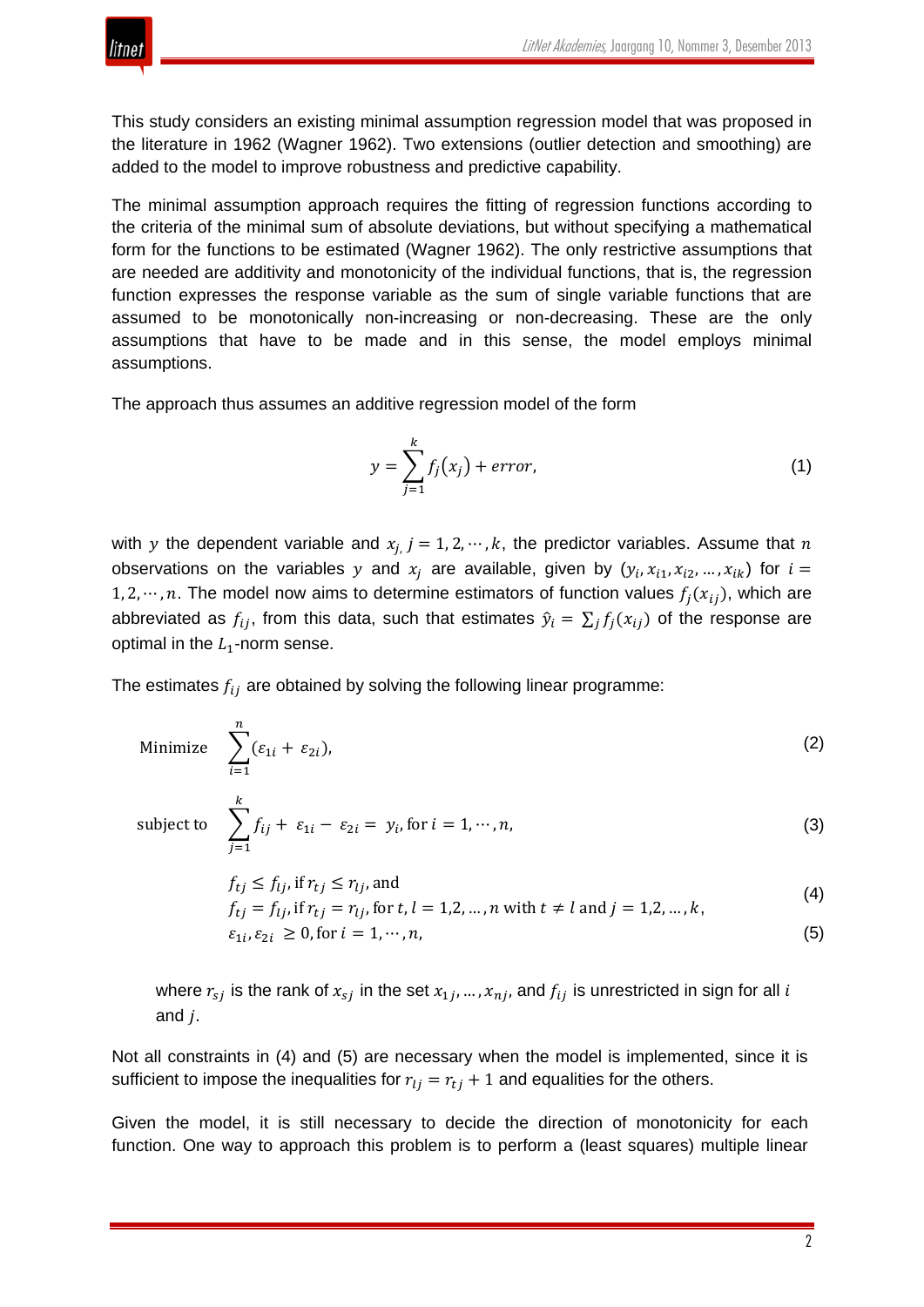

regression beforehand and use the signs of the estimated coefficients to estimate whether a function should be restricted to be non-increasing or non-decreasing.

To improve robustness and the predictive capability of the given model, two extensions are added to the model. The first extension is intended to detect possible outliers by implementing mixed integer linear programming techniques. The second extension addresses the potential problem of overfitting by using constrained second derivatives to smooth the functions.

To provide for possible outlier detection, the minimal assumption model was adapted as follows: Constraint (3) was changed to

$$
\sum_{j=1}^{k} f_{ij} + \varepsilon_{1i} - \varepsilon_{2i} - \alpha_i = y_i, \qquad \text{for } i = 1, \cdots, n, (6)
$$

where  $\alpha_i$  is an unrestricted slack variable. An additional constraint was added to constrain the absolute value of  $\alpha_i$  by  $Mz_i$  where M is a large number and  $z_i$  is a binary variable. The constraint is formulated as

$$
-Mz_i \leq \alpha_i \leq Mz_i, \qquad \qquad \text{for } i = 1, \cdots, n. (7)
$$

In experiments a value of M larger than the span of the  $y_i$  values proved sufficient. If  $z_i$  is zero,  $\alpha_i$  is also constrained to zero and the *i*th absolute residual contributes to the objective. However, if  $z_i$  is one, the optimisation process will choose the *i*th residual to be zero, since  $\alpha_i$  takes up the slack.

To specify the number of data points (outliers) to be omitted, the following constraint was also added to the model:

$$
\sum_{i=1}^{n} z_i = p \text{ with } z_i \in \{0, 1\}
$$
 (8)

In this study the value of  $p$  is determined by experimentation.

The second extension to the minimal assumption regression model addresses the problem of possible overfitting of the model. Overfitting takes place when a function fits a data set "too well", which makes the model very sensitive to the behaviour of a specific data set. It is a serious problem, because it may affect the prediction capability of a model and make it less reliable (Hitchcock en Sober 2004). While large data sets may reveal relatively smooth functions  $f_i(x_{ij})$ , small data sets may show sudden, large fluctuations.

The smoothing technique used is intended to constrain the second derivative of the function, in other words, the rate of change in direction. The slope of a function cannot change more than a specified value and this constrains sudden large fluctuations in the slope.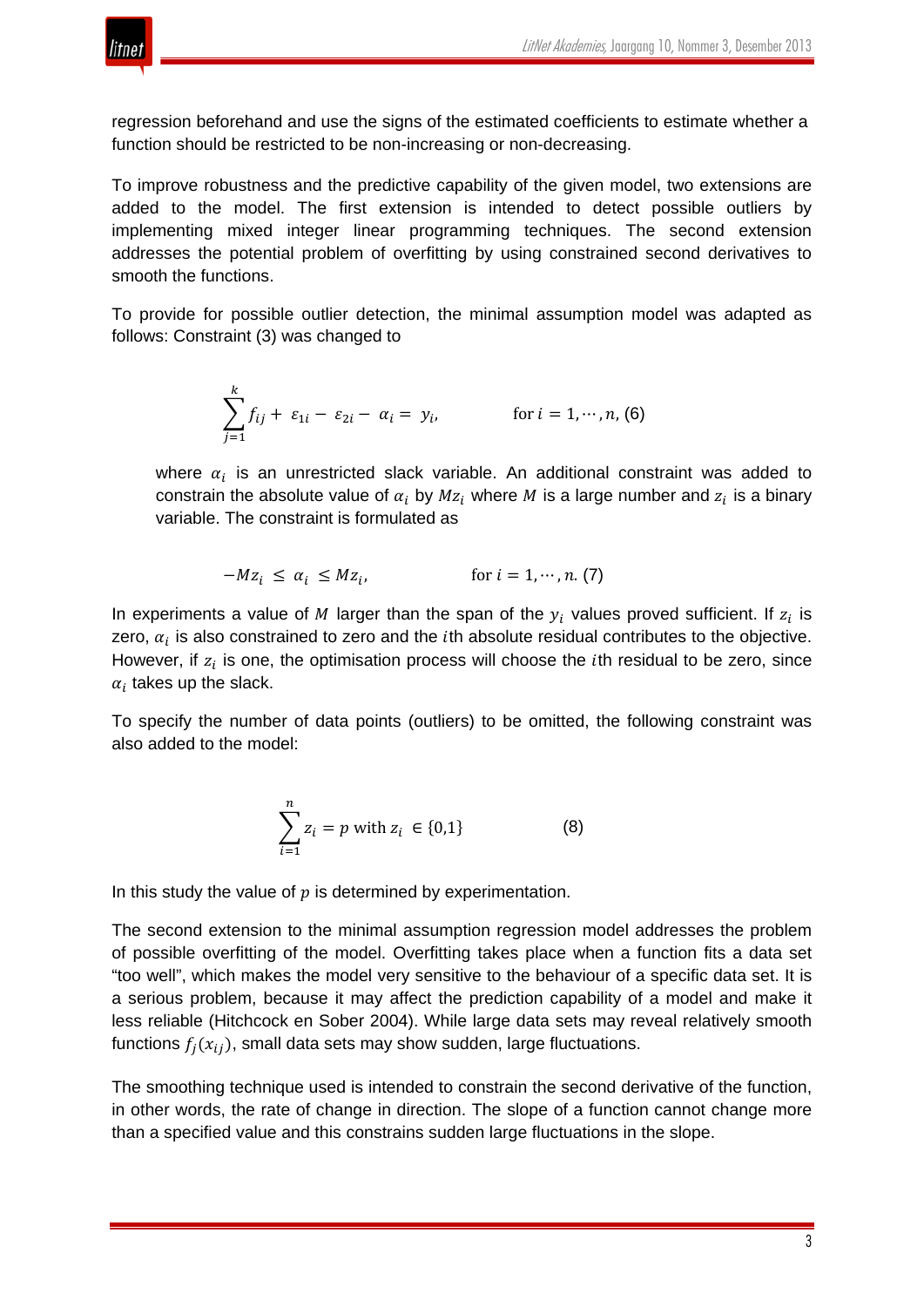

To implement the smoothing of a function, specific constraints are added to the model. Constrained second derivatives are employed in these constraints and can be described as follows:

Set  $f_i(x_i) = f_i$  and consider

$$
\frac{\partial f_j}{\partial x_j}\big|_{x_{i,j}} \approx \frac{f_j(x_{i+1,j}) - f_j(x_{i,j})}{x_{i+1,j} - x_{i,j}},
$$
\n
$$
\frac{\partial f_j}{\partial x_j^2}\big|_{x_{i,j}} \approx \frac{\frac{\partial f_j}{\partial x_j}\big|_{x_{i,j} - \frac{\partial f_j}{\partial x_j}\big|_{x_{i-1,j}}}}{x_{i,j} - x_{i-1,j}},
$$
\nand\n
$$
-\beta \le \frac{f_j(x_{i+1,j}) - f_j(x_{i,j}) - f_j(x_{i,j}) - f_j(x_{i-1,j})}{x_{i,j} - x_{i-1,j}} \le \beta,
$$
\n(9)

where  $\approx$  denotes an approximation.

The absolute rate of change in direction (the second derivative) is now constrained by the parameter  $\beta$ .

To be able to obtain an alternative mathematical model and to compare the results of the proposed techniques, a piecewise linear regression model is introduced. Piecewise linear regression is a form of regression that allows multiple linear models to be fitted to data for different ranges of  $x$  (Ryan en Porth 2007). Breakpoints are the values of  $x$  where the slope of the linear function changes. The value of a breakpoint may or may not be known before the analysis, but it is typically unknown and must be estimated. Data sets in this study are modelled either as one linear regression model or as piecewise linear continuous segments, each represented by a linear model. The implementation of the piecewise linear regression models in this research project was also done through the use of a linear programming model.

To illustrate and evaluate the forecasting accuracy of the proposed models and extensions, four well-known data sets were considered. In each case, the mean absolute deviation was used as a measure of performance and was calculated by using a "leave-one-out" jackknife approach.

The results showed that the suggested two extensions to the minimal assumption regression model proved to be successful. The mean absolute deviation was considerably reduced after implementation of the extensions. In some cases it was possible to reduce the mean absolute deviation further by introducing piecewise linear regression models. These improvements were, however, only marginally better than the proposed extended models, and it seems reasonable to draw the conclusion that there are cases where the minimal assumption regression model, and the extensions thereof, will yield better results than other models.

**Keywords:** linear programming; robust models; outlier detection; piecewise linear regression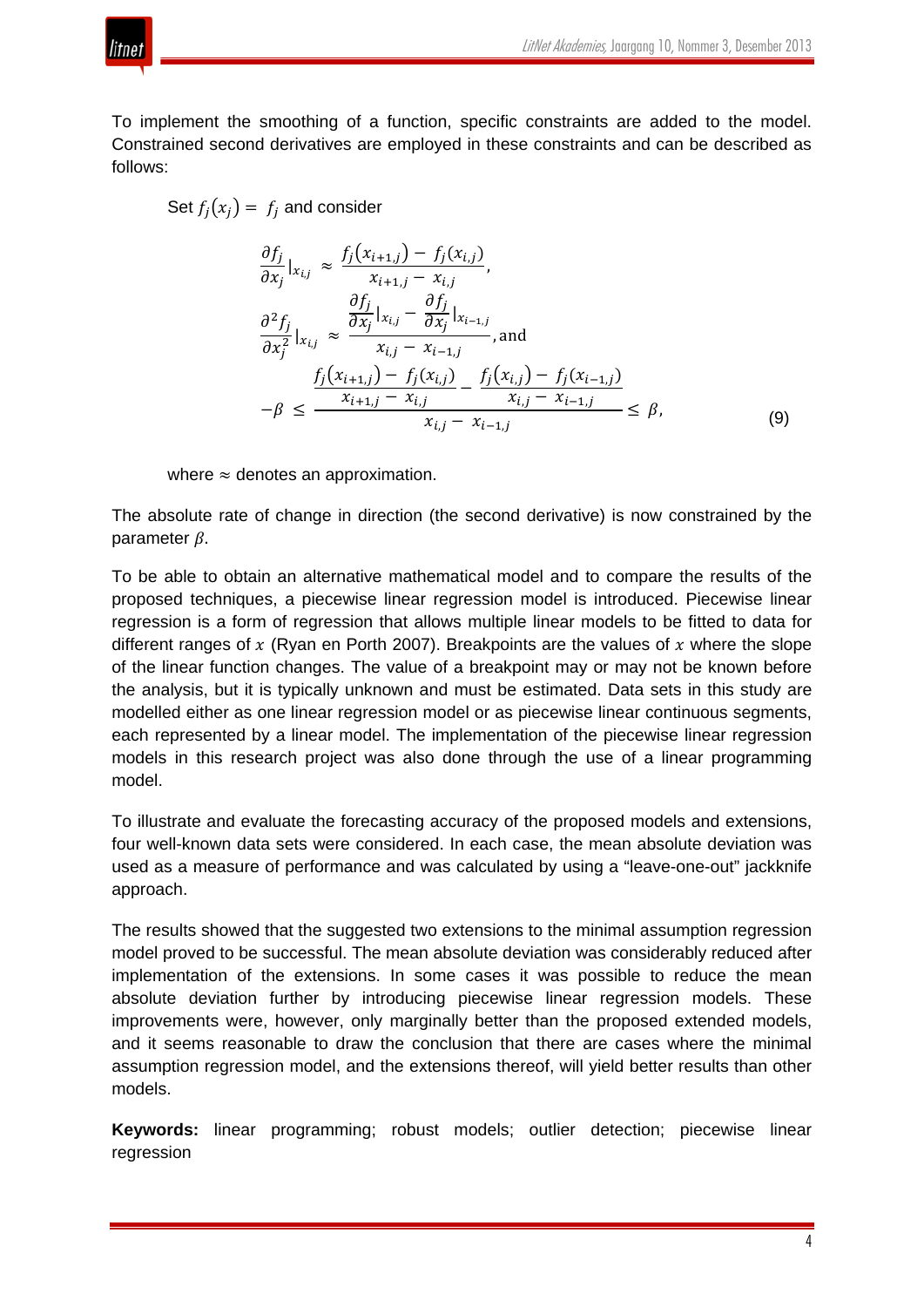

#### **1. Inleiding**

In 'n poging om die robuustheid en voorspellingsvermoë van regressiemodelle te verbeter, implementeer hierdie studie twee uitbreidings (uitskietopsporing en gladstryking) tot bestaande minimale-aanname-regressiemodel wat in die literatuur voorgestel is (Wagner 1962).

Die minimale-aanname-benadering vereis die passing van regressiefunksies volgens die kriterium van die minimum som van absolute afwykings, maar sonder om 'n wiskundige vorm te spesifiseer vir die funksies wat beraam moet word (Wagner 1962). Die enigste beperkende aannames wat benodig word, is additiwiteit en monotonisiteit van die individuele funksies; met ander woorde, die regressiefunksie druk die responsveranderlike uit as die som van enkelveranderlike funksies waarvan daar aangeneem word dat hulle monotoon nietoenemend of nie-afnemend is. Dit is die enigste aannames wat gemaak hoef te word en in hierdie sin gebruik die model minimale aannames.

Die benadering neem dus 'n additiewe regressiemodel aan van die vorm

$$
y = \sum_{j=1}^{k} f_j(x_j) + fout,
$$
\n(1)

met y die afhanklike veranderlike en  $x_{i}$   $j = 1, 2, \dots, k$ , die voorspellerveranderlikes. Veronderstel dat *n* waarnemings van die veranderlikes  $y$  en  $x_j$  beskikbaar is, gegee deur  $(y_i, x_{i1}, x_{i2}, ..., x_{ik})$  vir  $i = 1, 2, ..., n$ . Die model beoog nou om beramers van funksiewaardes  $f_i(x_{ij})$ , wat as  $f_{ij}$  afgekort word, vanuit hierdie data te bepaal, sodat beramings  $\hat{y}_i =$  $\sum_i f_i(x_{ii})$  van die respons optimaal in die  $L_1$ -norm-sin is.

Die beramings  $f_{ij}$  word verkry deur die volgende lineêre program op te los:

 $+ \varepsilon_{1i} - \varepsilon_{2i} = y_i$ , vir  $i = 1, \dots, n$ ,

Minimaliseer 
$$
\sum_{i=1}^{n} (\varepsilon_{1i} + \varepsilon_{2i}),
$$
 (2)

onderhewig aan  $\sum_{i=1}^{6} f_{ij}$  $\frac{k}{2}$  $j=1$ 

> $f_{ti} \leq f_{li}$ , indien  $r_{ti} \leq r_{li}$ , en  $(4)$

$$
f_{tj} = f_{lj}
$$
, indien  $r_{tj} = r_{lj}$ , vir  $t, l = 1, 2, ..., n$ , met  $t \neq l$  en  $j = 1, 2, ..., k$ ,

$$
\varepsilon_{1i}, \varepsilon_{2i} \ge 0, \text{vir } i = 1, \cdots, n,
$$
\n<sup>(5)</sup>

(6)

(3)

waar  $r_{si}$  die rangnommer van  $x_{si}$  in die stel,  $x_{1i}$ , …,  $x_{ni}$ , is en  $f_{ij}$  onbeperk in teken is vir alle  $i$  en  $j$ .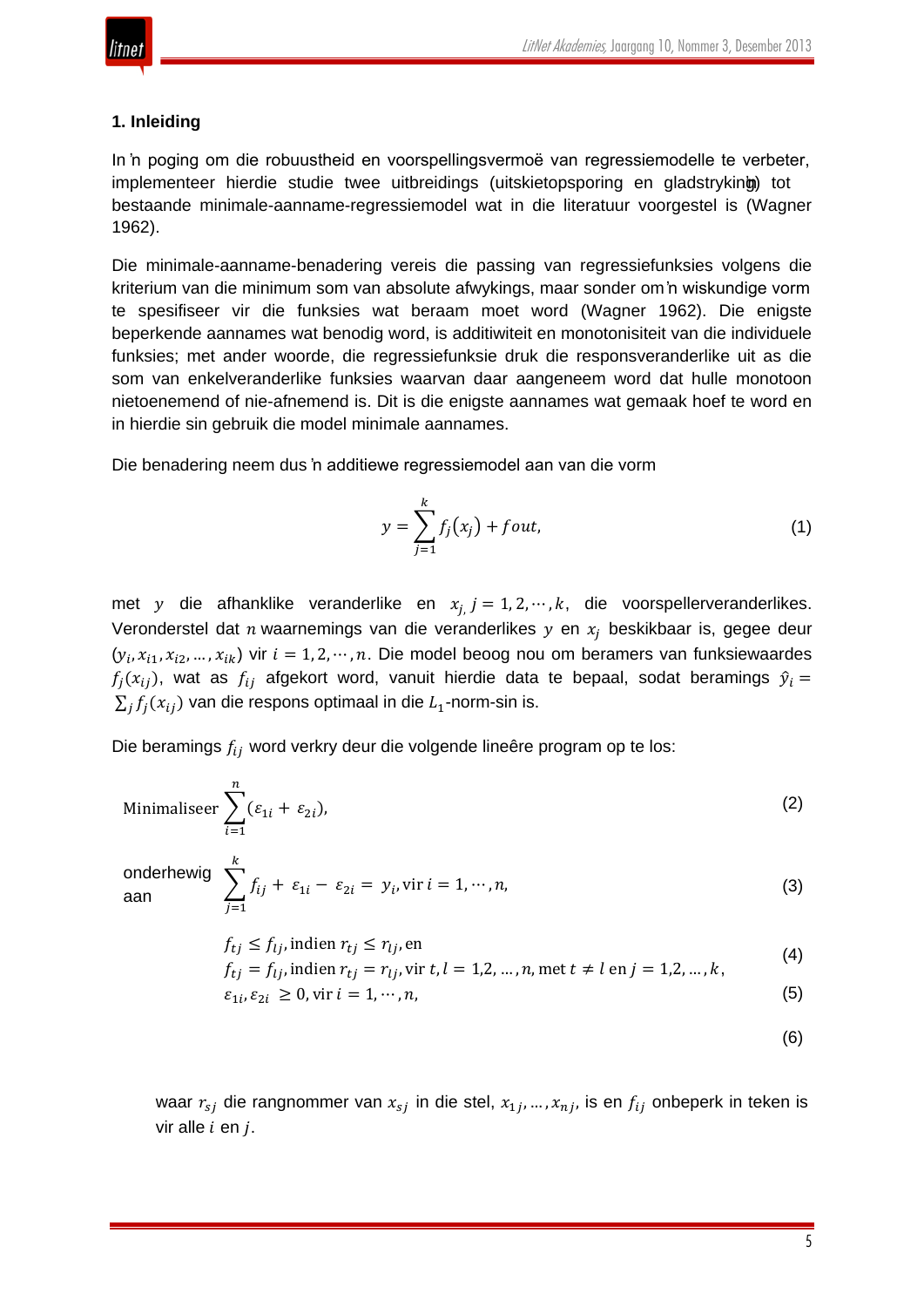

In hierdie navorsing word die  $f_{ij}$ -waardes wat verkry is, gebruik om vir elke *j*, oor die gebied waaroor die waarneming strek, 'n stuksgewyse lineêre funksie te konstrueer. Hierdie funksie word dan gebruik om beramings van  $f_{ij}$  te verkry deur lineêre interpolasie of ekstrapolasie te doen vir daardie  $x_{ij}$ -waardes wat nie in die gegewe data voorgekom het nie.

Die eerste uitbreiding se doel is om moontlike uitskieters op te spoor en is geïmplementeer deur gemengde heeltallige lineêre programmeringstegnieke te gebruik. Beperking (3) is verander na

$$
\sum_{j=1}^{k} f_{ij} + \varepsilon_{1i} - \varepsilon_{2i} - \alpha_i = y_i, \qquad \text{vir } i = 1, \cdots, n, (7)
$$

waar  $\alpha_i$  'n onbeperkte spelingveranderlike is. 'n Bykomende beperking is bygevoeg om die absolute waarde van  $\alpha_i$  deur  $Mz_i$  te beperk waar M 'n groot getal en  $z_i$  'n binêre veranderlike is. Die beperking word geformuleer as

$$
-Mz_i \leq \alpha_i \leq Mz_i, \qquad \text{vir } i = 1, \cdots, n. (8)
$$

In eksperimente is 'n waarde van M wat groter as die spanwydte van die  $y_i$ -waardes is, as voldoende bewys. Indien  $z_i$  nul is, is  $\alpha_i$  ook tot nul beperk en die *i*-de absolute residu dra tot die doelfunksie by. Indien  $z_i$  egter 1 is, sal die optimeringsproses die  $i$ -de residu as nul kies, aangesien  $\alpha_i$  die speling opneem.

Ten einde die aantal datapunte (uitskieters) te spesifiseer wat weggelaat moet word, is die volgende beperking ook tot die model gevoeg:

$$
\sum_{i=1}^{n} z_i = p, \text{met } z_i \in \{0, 1\}. \tag{9}
$$

In hierdie studie word die waarde van  $p$  deur eksperimentering bepaal.

Die tweede uitbreiding tot die bestaande model takel die probleem van moontlike oormatige passing, en 'n gladstrykingstegniek word gebruik om die tweede afgeleide van 'n funksie, met ander woorde, die rigtingsveranderingskoers, te beperk. Hierdie beperkinge is soos volg geformuleer:

$$
-\beta \le \frac{f_j(x_{i+1,j}) - f_j(x_{i,j})}{x_{i+1,j} - x_{i,j}} - \frac{f_j(x_{i,j}) - f_j(x_{i-1,j})}{x_{i,j} - x_{i-1,j}} \le \beta \tag{10}
$$

Die absolute rigtingsveranderingskoers (die tweede afgeleide) word nou deur die parameter  $\beta$  beperk.

Ten einde 'n alternatiewe wiskundige model te verkry en die resultate van die voorgestelde tegnieke te vergelyk word stuksgewyse lineêre regressiemodel ingevoer. Datastelle in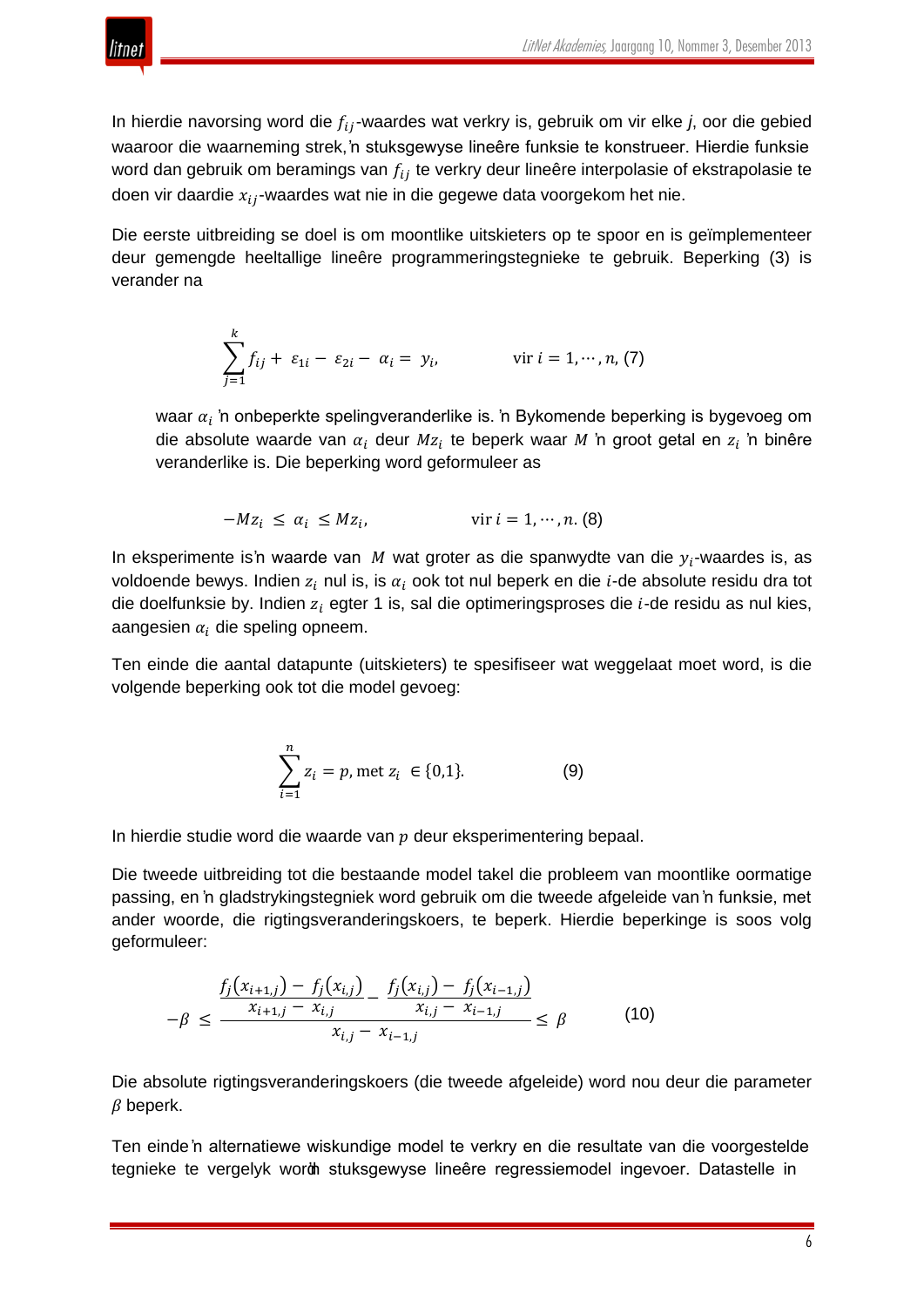

hierdie studie word óf as een lineêre regressiemodel gemodelleer, óf as stuksgewyse lineêre deurlopende segmente waarvan elkeen deur lineêre model verteenwoordig word. Die implementering van die stuksgewyse lineêre regressiemodelle in hierdie navorsingsprojek is ook gedoen deur van 'n lineêre programmeringsmodel gebruik te maak.

Vier bekende datastelle is beskou om die voorspellingsakkuraatheid van die voorgestelde modelle en uitbreidings te illustreer en te evalueer. In elke geval is die gemiddelde absolute afwyking as'n prestasiemaatstaf gebruik en is dit bereken deur van 'n "laat -een-weg"uitsnitbenadering gebruik te maak.

Die volgende moet vir elke datastel bepaal word voordat die modelle opgelos kan word:

- 1. *Rigting van monotonisiteit*. Dit kan gedoen word deun gewone kleinste kwadrate meervoudige lineêre regressie uit te voer en dan die tekens van die beraamde koëffisiënte te gebruik om die rigting te beraam.
- 2. *'n Waarde vir p* (aantal uitskieters wat weggelaat moet word). Een wyse waardp waarde vir *p* gespesifiseer kan word, is om die model herhaaldelik op te los deur met *p*=0 te begin en dan elke keer wanneer die model opgelos is, *p* met 1 te inkrementeer. 'n "Beste" waarde vir *p* kan nou bepaal word, gebaseer op die veranderingskoers in die doelfunksiewaarde. Alternatiewelik kanwaarde vir p geselekteer word om byvoorbeeld 10–20% van die datapunte te elimineer.
- 3. *'n Waarde vir ß* (veranderingskoers im funksie). Hierdie waarde kan ook eksperimenteel bepaal word deur die model herhaaldelik vir verskillende waardes van  $\beta$  op te los en die  $\beta$ -waarde te kies wat die kleinste gemiddelde absolute afwyking oplewer.

Die resultate het getoon dat die voorgestelde twee uitbreidings tot die minimale-aannameregressiemodel suksesvol bewys is. Nadat die uitbreidings geïmplementeer is, is die gemiddelde absolute afwyking aansienlik gereduseer. In sommige gevalle was dit moontlik om die gemiddelde absolute afwyking verder te reduseer deur stuksgewyse lineêre regressiemodelle in te voer. Hierdie verbeteringe was egter net marginaal beter as die voorgestelde uitgebreide modelle en dit is redelik om tot die gevolgtrekking te kom dat daar gevalle is waar die minimale-aanname-regressiemodel, asook die uitbreidings daarvan, beter resultate as ander modelle sal lewer.

# **2. Agtergrond**

Die suksesse of mislukkings wat deur bestuurders in die sakewêreld ervaar word, is grootliks afhanklik van die gehalte van die besluite wat hulle neem. Die gehalte van besluit is in groot mate op die evaluasie en interpretasie van data gebaseer'n Goeie besluit is een wat op logika gebaseer is, al die beskikbare data in ag neem en in baie gevalle 'n kwantitatiewe benadering toepas. Een van die gewildste en waardevolste tegnieke wat aan hierdie vereistes voldoen, is regressieanalise. Die doel hiervan is om die verwantskap tussen verskillende veranderlikes te verstaan en die waarde van een veranderlike vooruit te beraam, gebaseer op waarnemings van die ander. Resultate kan dan gebruik word om die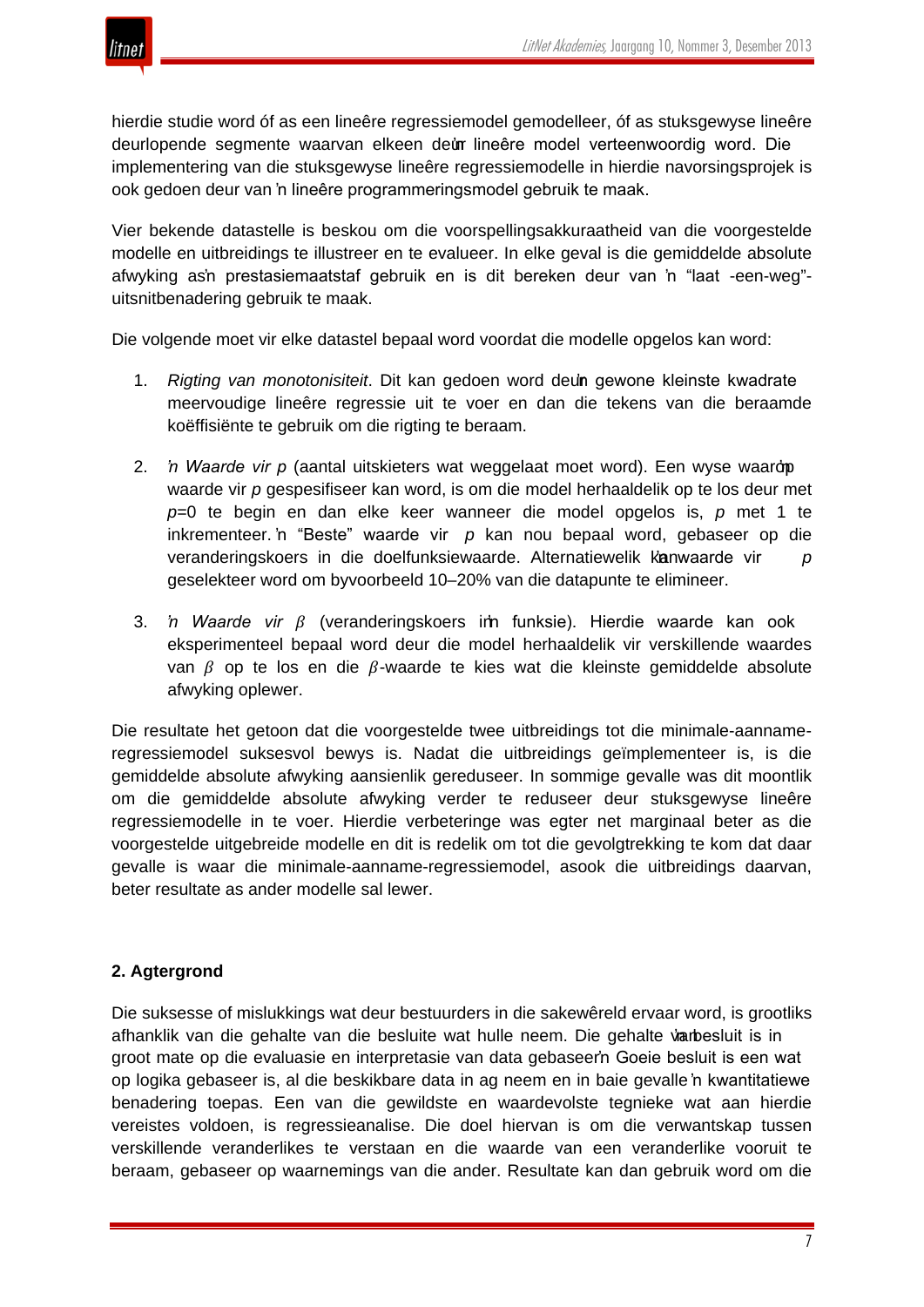

besluitnemingsproses te lei en om bestuurders in staat te stel om meer gepaste en ingeligte besluite te neem.

Die klassieke lineêre regressiemodel word soos volg voorgestel:

$$
y = \mathbf{X}\beta + \varepsilon,\tag{1.1}
$$

waar  $y$  'n  $n \times 1$ -responsvektor van waargenome waardes is, **X** 'n  $n \times k$ -gegewe matriks van waarnemings van voorspellers (regressors) is, waar elke kolomvektor met 'n voorspeller ooreenkom,  $\beta$  'n  $k \times 1$ -vektor van onbekende parameters is en  $\epsilon$  'n  $n \times 1$ -vektor van (stogastiese) foute,  $\varepsilon_i$ , is.

Daar word aangeneem dat die foutterme onafhanklik verspreide kontinue stogastiese veranderlikes is, met  $E(\varepsilon_i) = 0$  en  $Var(\varepsilon_i) = \sigma^2 > 0$ .  $\beta$  kan beraam word deur die kleinstekwadrate-foutkriterium te gebruik.

In die geval waar nielineêre meervoudige regressiemodelle oorweeg moet word, is dit dikwels moeilik om te besluit wat die vorm van die nielineariteit is. Die metode waarmee in hierdie artikel geëksperimenteer word, het die voordeel dat dit outomaties 'ma "goeie" model soek.

Die sukses van 'n regressiemodel maak in 'n groot mate staat op die aannames wat deur die modelbouer gemaak word. Daan igroot aantal literatuurbronne wat in groot besonderhede oor hierdie aannames handel, insluitend die niestogastiese en ongekorreleerde aard van onafhanklike veranderlikes, asook die normale verspreiding van foutveranderlikes, en die toereikende aard van die regressiefunksie. Die onderliggende aannames word deur Bowerman e.a. (Bowerman, O'Connell en Koehler 2005) soos volg aangegee:

- Onafhanklikheidsaanname. Enige een van die foutveranderlikes,  $\varepsilon_{i,j}$ , is statisties onafhanklik van enige ander  $\varepsilon_{i2}$ .
- *Normaliteitsaanname*. Die foutterme het 'n normale verspreiding, gegewe enige kombinasie van waardes vir voorspellers.
- Die foutterme het gemiddeldes wat gelyk is aan nul.
- *Konstantevariansie-aanname*. Die foutterme het konstante variansies wat nie van die voorspellers se kombinasie van waardes afhanklik is nie.

'n Geval wat die robuustheid van 'n regressiemodel kan beïnvloed, is die moontlike teenwoordigheid van uitskieters in die data. Uitskieters kan gedefinieer word as waarnemings wat nie dieselfde model as die res van die data volg nie (Hoeting, Raftery en Madigan 1996 ), en die kuns van robuuste regressie is daarin geleë om beramers te ontwerp wat nie sterk deur uitskieters beïnvloed word nie (Rousseeuw en Leroy 2003). Die opsporing is dikwels kompleks en een van die faktore wat dit veroorsaak, is die moontlike teenwoordigheid van sogenaamde maskeringsprobleme, waarin sommige uitskieters in datastel die teenwoordigheid van ander uitskieters kan verberg.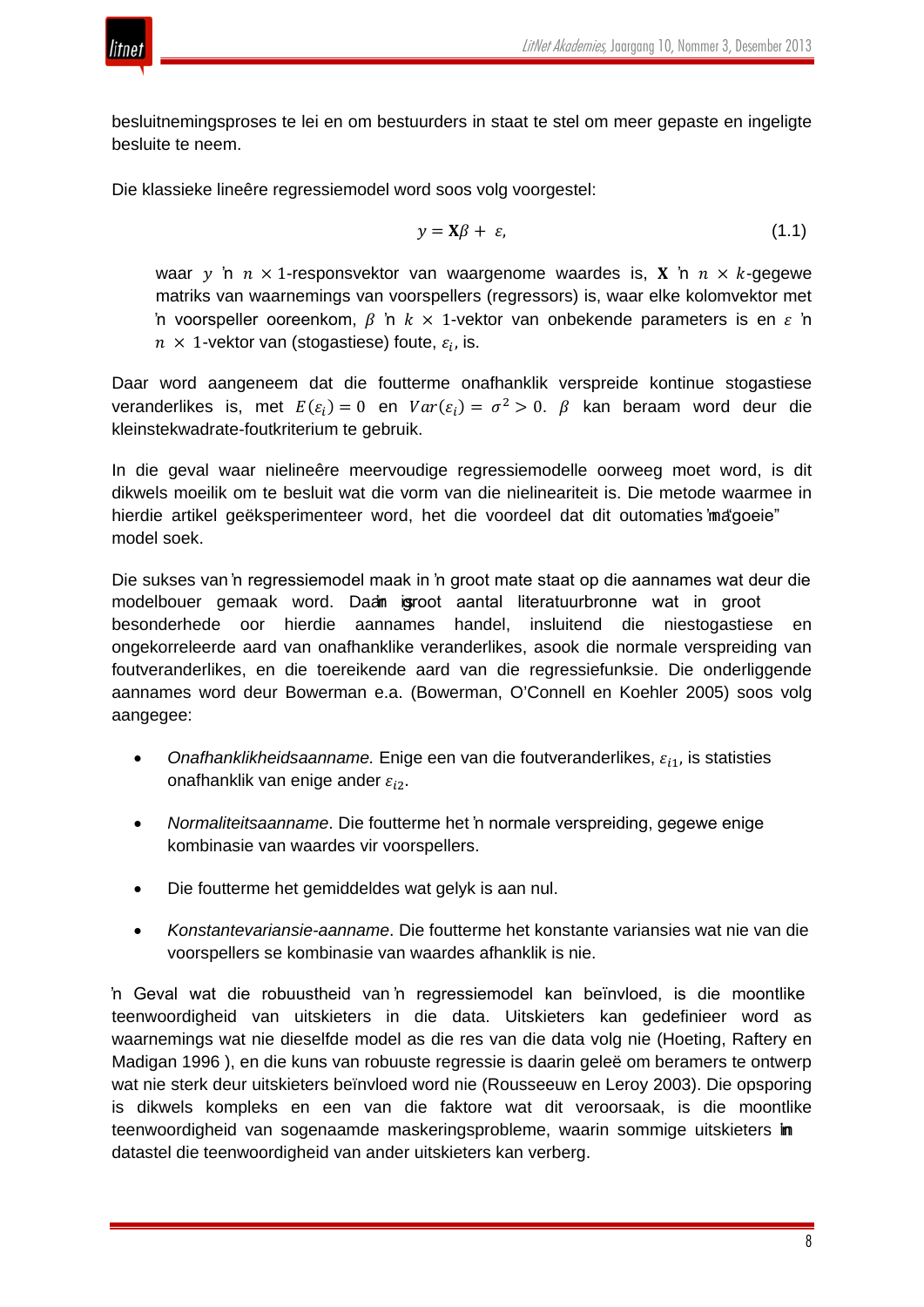

Ten einde die bogenoemde probleemareas aan te pak sal hierdie studiestaande minimale-aanname-regressiemodel (Wagner 1962) gebruik en sekere uitbreidings daarby voeg om die model se robuustheid en voorspellingsvermoë te verbeter. Die uitbreidings word geïmplementeer deur die gebruik van lineêre en gemengde heeltallige lineêre programmeringstegnieke en sluit gelyktydige uitskieteropsporing en gladstrykingstegnieke in. Om die resultate van die voorgestelde uitbreidings te vergelyk sah stuksgewyse lineêre regressiemodel oorweeg word as alternatiewe metode om nielineêre regressiefunksies te beraam.

Die modelle wat in hierdie navorsingsprojek beskou word, is nou verwant aan die sogenaamde veralgemeende additiewe modelle. Hierdie modelle in uitbreiding van die klas van algemene lineêre modelle en word volgens Hastie en Tibshirani (1986) soos volg beskryf.

Die tradisionele lineêre regressiemodel (1.1) word vervang deur die som van gladde funksies wat voorgestel kan word deur

$$
g_0^{-1}(E(Y)) = \alpha + f_1(X_1) + \dots + f_k(X_k) + \varepsilon \tag{1.2}
$$

met  $E(\varepsilon) = 0$  en  $Var(\varepsilon) = \sigma^2$ . Die  $f_{ij}$ -funksies is ongespesifiseerd en kan beraam word volgens sekere algoritmes (sien byvoorbeeld Hastie en Tibshiranin vir espreking van hierdie algoritmes). Die leser wat verder in hierdie tipe modelle geïnteresseerd is, word verwys na Rousseeuw en Leroy, Hastie en Tibshirani (1968), Hastie en Tibshirani (1987) en Hastie en Tibshirani (1990).

Die res van die artikel is soos volg gestruktureer: afdeling 3 bied nkort inleiding tot Wagner (1962) se minimale-aanname-regressiemodel aan, terwyl afdeling 4 die voorgestelde uitbreidings wat robuustheid moet hanteer, in besonderhede bespreek. In afdeling 5 word die stuksgewyse lineêre regressiemodel geformuleer en in afdeling 6 eksperimentele resultate met die voorgestelde modelle aangebied. In afdeling 7 word die studie met algemene opmerkings afgesluit.

### **3. 'n Minimale-aanname-regressiemodel**

In 1962 het Harvey M. Wagner benadering gepubliseer wat gepaste regressiefunksies vereis volgens die kriteria van die minimum som van absolute afwykings, maar sonder om'n wiskundige vorm te spesifiseer vir die funksies wat beraam moet word (Wagner 1962). Die enigste beperkende aannames wat benodig word, is additiwiteit en monotonisiteit van die individuele funksies, met ander woorde, die regressiefunksie druk die responsveranderlike uit as die som van enkelveranderlike funksies waarvan daar aangeneem word dat hulle monotoon nietoenemend of nie-afnemend is. Dit is die enigste aannames wat gemaak hoef te word en in hierdie sin gebruik die model minimale aannames.

Wagner veronderstel dus 'n additiewe regressiemodel van die vorm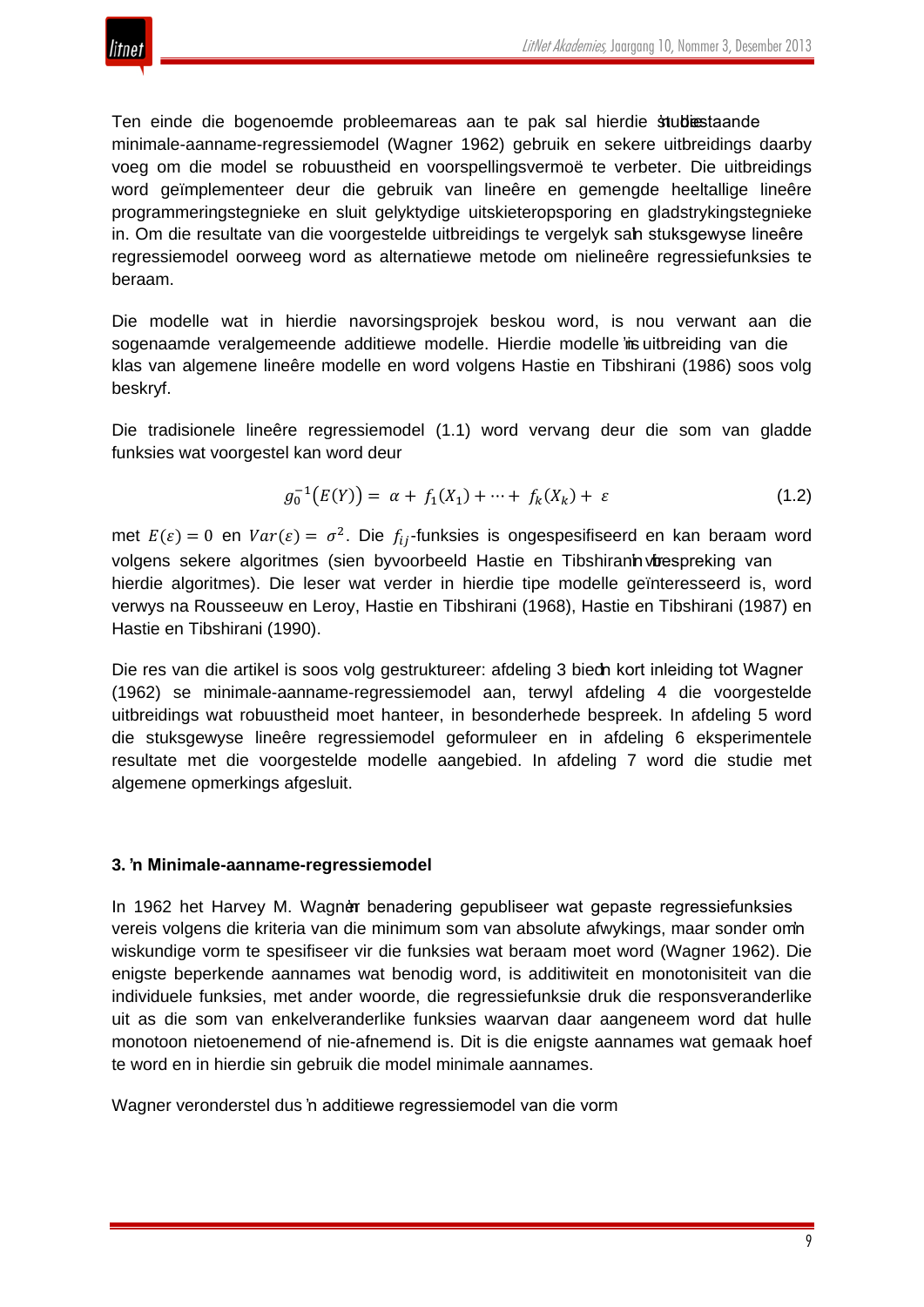

$$
y = \sum_{j=1}^{k} f_j(x_j) + fout,
$$
 (2.1)

met y die afhanklike veranderlike en  $x_{i}$  j = 1, 2,  $\cdots$  , k, die voorspellerveranderlikes. Veronderstel dat  $n$  waarnemings van die veranderlikes,  $y$  en  $x_i$ , beskikbaar is, gegee deur  $(y_i, x_{i1}, x_{i2}, ..., x_{ik})$  vir  $i = 1, 2, ..., n$ . Wagner se model beoog nou om beramers van funksiewaardes,  $f_j(x_{ij})$ , wat as  $f_{ij}$  afgekort word, vanuit hierdie data te bepaal, sodat beramings,  $\hat{y}_i = \sum_i f_i(x_{ij})$ , van die respons optimaal in the  $L_1$ -norm-sin is.

Die beramings,  $f_{ij}$ , word verkry deur die volgende lineêre program op te los:

Minimaliseer 
$$
\sum_{i=1}^{n} (\varepsilon_{1i} + \varepsilon_{2i}),
$$
 (2.2)

onderhewig

onderhewig

\n
$$
\sum_{j=1}^{k} f_{ij} + \varepsilon_{1i} - \varepsilon_{2i} = y_i, \text{vir } i = 1, \cdots, n,
$$
\n(2.3)

 $f_{tj} \leq f_{lj}$ , indien  $r_{tj} \leq r_{lj}$ , en  $(2.4)$ 

$$
f_{tj} = f_{lj}, \text{indien } r_{tj} = r_{lj}, \text{vir } t, l = 1, 2, ..., n, \text{met } t \neq l \text{ en } j
$$
  
= 1, 2, ..., k, (2.5)

$$
\varepsilon_{1i}, \varepsilon_{2i} \ge 0, \text{vir } i = 1, \cdots, n,\tag{2.6}
$$

waar  $r_{tj}$  die rangnommer van  $x_{tj}$  in die stel,  $x_{1j}$ , …,  $x_{nj}$ , is en  $f_{ij}$  onbeperk in teken is vir alle  $i$  en  $j$ .

(Let daarop dat nie alle beperkinge in (2.4) en (2.5) nodig is wanneer die model geïmplementeer word nie, aangesien dit voldoende is om die ongelykhede vir  $r_{li} = r_{ti} + 1$ voor te skryf en gelykhede vir die ander.)

'n Gedetailleerde bespreking van die minimale-aanname-regressiemodel kan in Wagner (1962) gevind word.

Let daarop dat dit nog steeds nodig is om op die rigting van monotonisiteit vir elke funksie te besluit. Een wyse waarop hierdie probleem benader kan word, is om voor 'rdie tyd (kleinstekwadrate) meervoudige lineêre regressie uit te voer en die tekens van die beraamde koëffisiënte te gebruik om te beraam nofunksie tot nietoenemend of nieafnemend beperk moet word.

#### **4. Modelontwikkeling**

Hierdie afdeling beskryf twee uitbreidings wat tot die minimale-aanname-regressiemodel (deur Wagner voorgestel) gemaak is en in afdeling 3 aangebied is. Die eerste uitbreiding (afdeling 4.1) is bedoel om moontlike uitskieters op te spoor deur gemengde heeltallige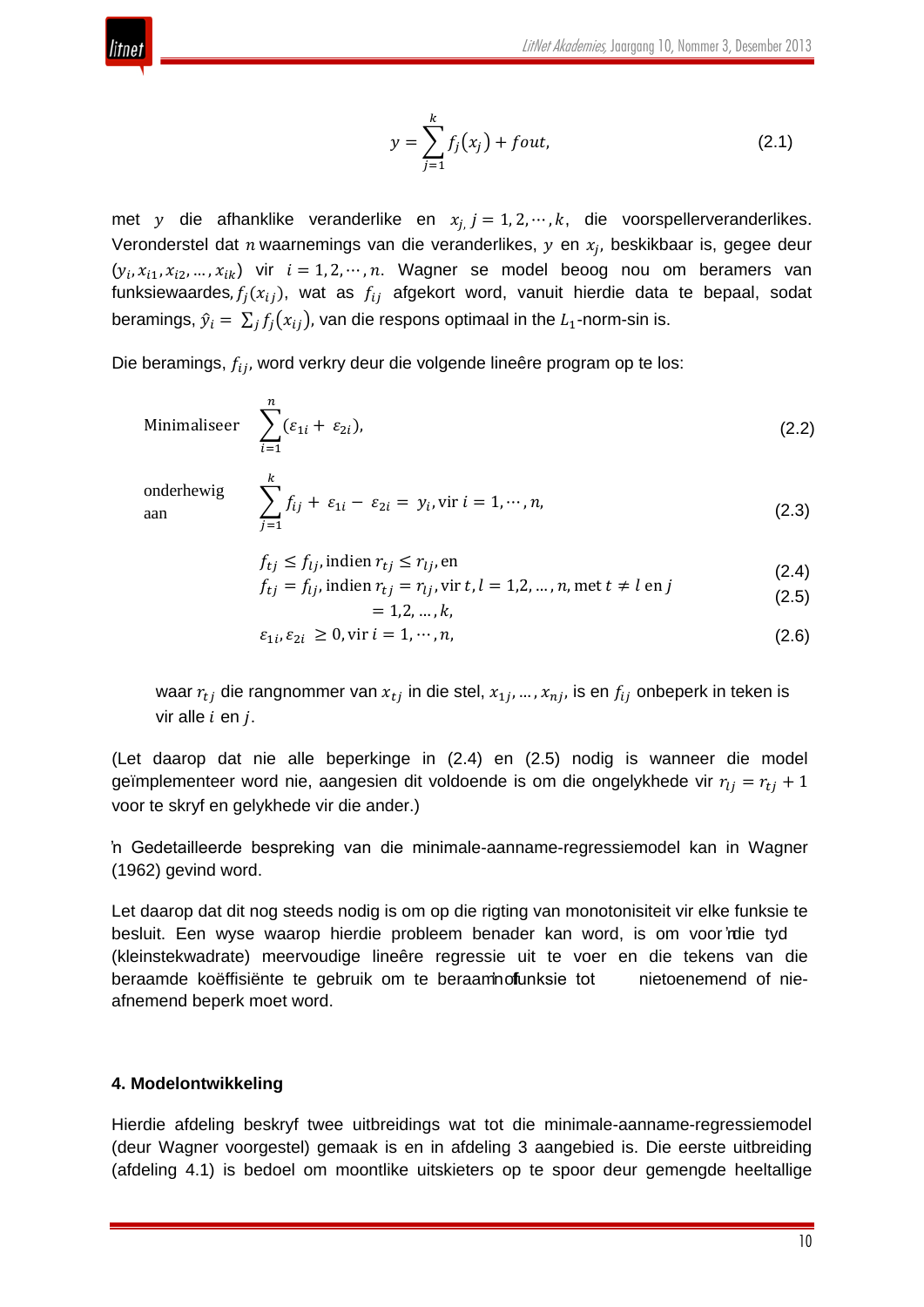

lineêre programmeringstegnieke (MHLP-tegnieke) te implementeer. Die tweede uitbreiding (Afdeling 4.2) takel die potensiële probleem van oormatige passing van die model deur beperkte tweede afgeleides te gebruik om die funksies glad te stryk. Hierdie uitbreidings word by die model ingesluit om die model se robuustheid te verbeter.

#### *4.1 Identifikasie van uitskieters*

Daar is verskillende wyses waarop uitskieters opgespoor kan word (sien byvoorbeeld Hoeting, Raftery en Madigan), maar in hierdie studie is MHLP-tegnieke geïmplementeer om die probleem van moontlike uitskieters te takel. Hierdie benadering is analoog aan die een wat in Hattingh e.a. (Hattingh, Kruger en Du Plessis 2005) beskryf word. Die MHLP-tegnieke is in Wagner se model geïnkorporeer en die aangepaste model word soos volg uiteengesit:

Minimaliseer 
$$
\sum_{i=1}^{n} (\varepsilon_{1i} + \varepsilon_{2i}),
$$
 (3.1)

onderhewig

\n
$$
\sum_{j=1}^{k} f_{ij} + \varepsilon_{1i} - \varepsilon_{2i} - \alpha_i = y_i, \qquad \text{vir } i = 1, \cdots, n,
$$
\n(3.2)

$$
f_{tj} \le f_{lj}, \qquad \text{indien } r_{lj} = r_{tj} + 1, \text{en}
$$
\n(3.3)

$$
f_{tj} = f_{lj}
$$
, indien  $r_{tj} = r_{lj}$  vir  $t, l = 1, 2, ..., n$  met  $t \neq l$  en  $j = 1, 2, ..., k$ ,

$$
-Mz_i \leq \alpha_i \leq Mz_i, \qquad \text{vir } i = 1, \cdots, n,
$$
\n(3.4)

$$
\sum_{i=1}^{n} z_i = p,\tag{3.5}
$$

$$
z_i \in \{0, 1\}, \qquad \text{vir } i = 1, \cdots, n,\tag{3.6}
$$

$$
\varepsilon_{1i}, \varepsilon_{2i} \ge 0, \qquad \text{vir } i = 1, \cdots, n,
$$
\n(3.7)

 $f_{ij}$  en  $\alpha_i$  is onbeperk in teken vir alle *i* en *j*.

(3.8)

Die veranderlike,  $\alpha_i$  (3.2), is 'n onbeperkte veranderlike wat die speling tussen  $\sum_{j=1}^k f_{ij}$  en  $y_i$ opneem, en daardeur  $\varepsilon_{1i}$  en  $\varepsilon_{2i}$  toelaat om nul vir daardie *i* te wees. Die absolute waarde van  $\alpha_i$  (3.5) word deur  $Mz_i$  beperk waar M 'n groot getal en  $z_i$  'n binêre veranderlike is. In eksperimente is 'n waarde van M groter as die spanwydte van die  $y_i$ -waardes as voldoende bewys. Indien  $z_i$  nul is, is  $\alpha_i$  ook tot nul beperk en dra die *i*-de absolute residu tot die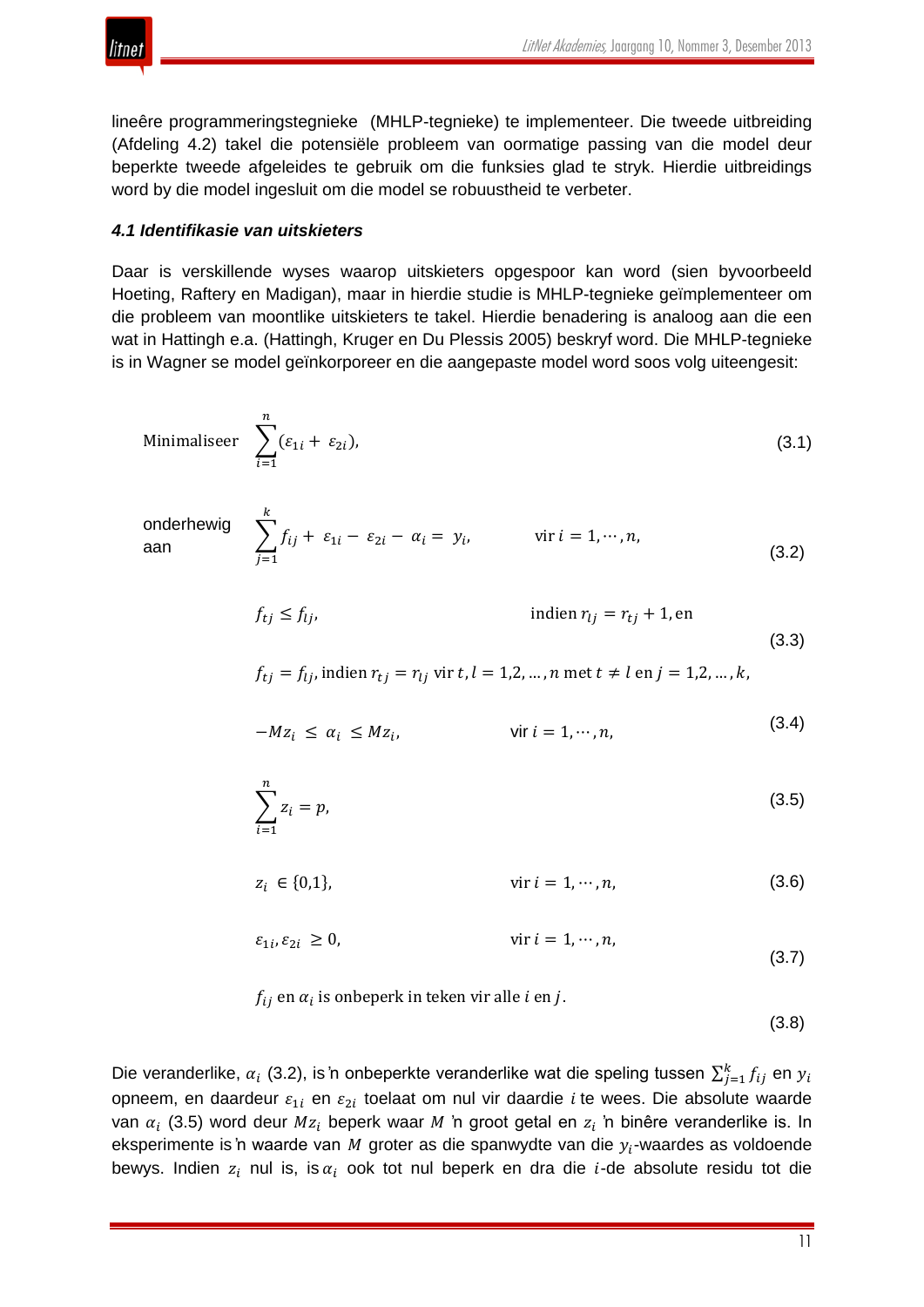doelfunksie by, maar indien  $z_i$  1 is, sal die optimaliseringsproses die *i*-de residu as nul kies, aangesien  $\alpha_i$  die speling opneem. Op hierdie wyse word die absolute residu vir datapunt i uit die model en die doelfunksie weggelaat. Die stel datapunte wat uit die model weggelaat sal word, is daardie punte wat die grootste afname in die doelfunksie sal veroorsaak wanneer dit weggelaat word. Die veranderlike  $p(3.6)$  spesifiseer die aantal datapunte wat uit die model weggelaat sal word.

Een wyse waarop 'n waarde vir  $p$  gespesifiseer kan word, is die volgende: die model word vir  $p = 0$  opgelos (geen datapunte word weggelaat nie) en die waarde van die doelfunksie word vasgelê. Die model word dan herhaaldelik opgelos en die waarde van  $p$  word elke keer wanneer die model opgelos word, met 1 geïnkrementeer, terwyl die ooreenstemmende doelfunksiewaardes ook vasgelê word. Die verskillende waardes van  $v$  word dan teen die relevante vasgelegde doelfunksiewaardes gestip om waar te neem op watter wyse die doelwaarde verander het. Waarde vir  $p$  wat op die veranderingskoers in die doelfunksiewaarde gebaseer is, kan nou bepaal word. Wanneer  $p$  klein is en daar uitskieters in die data aanwesig is, kan betreklik groot veranderinge in die doelfunksie vir toenemende  $p$ -waardes verwag word, terwyl'n klein veranderingskoers sal aandui dat 'n gepaste aantal uitskieters (waarde van  $p$ ) geïdentifiseer is. 'n Ander benadering sou wees om  $p$  te selekteer teen 'n waarde wat ongeveer 10–20% van die datapunte elimineer.

# *4.2 Gladstryking*

'n Probleem wat uit die voorgestelde model in afdeling 4.1 mag opduik, is oormatige passing. Oormatige passing vind plaas wanneer'n funksie "te goed" in 'n datastel pas, wat die model baie sensitief vir die gedrag van spesifieke datas tel maak. Dit is ernstige probleem, aangesien dit die voorspellingsvermoë van 'n model kan beïnvloed en dit minder betroubaar maak (Hitchcock en Sober 2004). Dit is ook denkbaar dat sekere datastelle kan lei tot funksies wat onverwagse groot fluktuasies maak, en ter wille van robuustheid moet gepoog word om hierdie tipe gedrag te vermy. As gevolg hiervan word daar dan in hierdie werk gladstrykingstegniek oorweeg.

Die doel van die gladstrykingstegniek wat in hierdie studie gebruik word, is om die tweede afgeleide van die funksie, met ander woorde, die rigtingveranderingskoers te beperk. Die helling van 'n funksie kan beperk word om nie meer as 'n gespesifiseerde waarde te verander nie en dit beperk onverwagse groot fluktuasies in die helling.

Ten einde die gladstryking van 'n funksie te implementeer word spesifieke beperkinge tot die model bygevoeg. Beperkte tweede afgeleides word in hierdie beperkinge gebruik en kan soos volg beskryf word:

Stel  $f_i(x_i) = f_i$  en beskou

$$
\frac{\partial f_j}{\partial x_j}\big|_{x_{i,j}} \approx \frac{f_j(x_{i+1,j}) - f_j(x_{i,j})}{x_{i+1,j} - x_{i,j}},
$$

$$
\frac{\partial^2 f_j}{\partial x_j^2}\big|_{x_{i,j}} \approx \frac{\frac{\partial f_j}{\partial x_j}\big|_{x_{i,j} - \frac{\partial f_j}{\partial x_j}\big|_{x_{i-1,j}}}}{x_{i,j} - x_{i-1,j}},
$$
en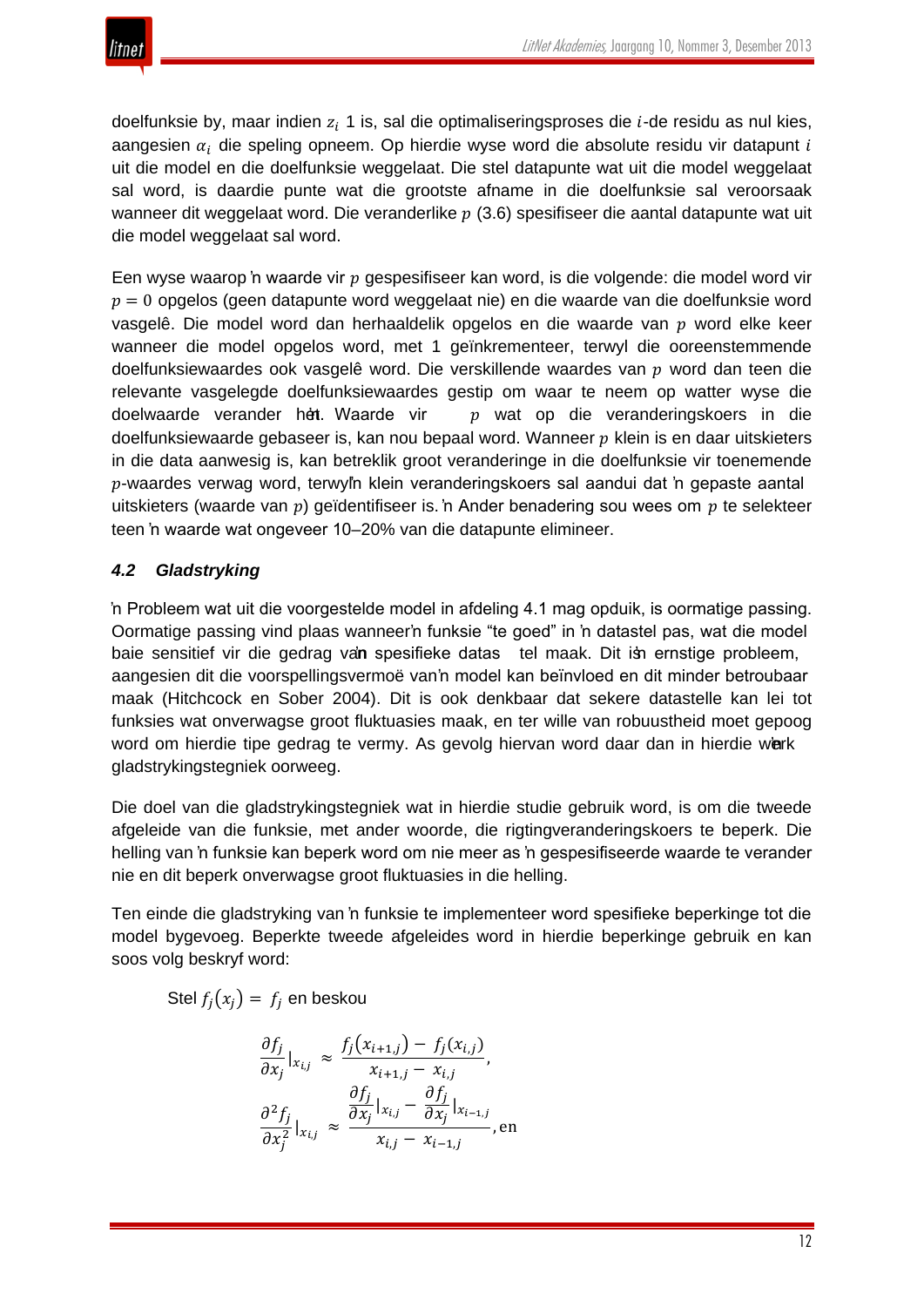

$$
-\beta \le \frac{f_j(x_{i+1,j}) - f_j(x_{i,j})}{x_{i+1,j} - x_{i,j}} - \frac{f_j(x_{i,j}) - f_j(x_{i-1,j})}{x_{i,j} - x_{i-1,j}} \le \beta,
$$
\n(3.9)

waar ≈ 'n benadering aandui.

Die absolute rigtingveranderingskoers (die tweede afgeleide) word nou deur die parameter  $\beta$ beperk. Daar bestaan sekerlik verskillende metodes om die parameter  $\beta$  te bepaal, maar in hierdie ondersoek is  $\beta$  dieselfde vir alle  $i$  en is dit soos volg deur eksperimentering beraam:

- **Stap 1** Kies 'n lae aanvangswaarde vir  $\beta$ .
- **Stap 2** Los die model op.
- **Stap 3** Voer 'n "laat-een-weg"-u[i](#page-23-0)tsnit-kruisgeldigheidsbepaling<sup>i</sup> uit.
- **Stap 4** Bereken en lê die gemiddelde absolute afwyking vas om te bepaal hoe goed die model die data verklaar.
- **Stap 5** Inkrementeer die waarde van  $\beta$  en herhaal die proses deur by stap 2 te begin.

Die proses word herhaal totdat  $\beta$  'n voorafbepaalde maksimum afsnywaarde bereik.

**Stap 6** Selekteer die  $\beta$ -waarde wat tot die laagste gemiddelde absolute afwyking gelei het.

In die studie is eksperimenteel vasgestel dat'n  $\beta$ -waarde tussen 1 (aanvangswaarde in stap 1) en 400 (voorafbepaalde maksimum afsnywaarde in stap 5) die funksies voldoende sal gladstryk. Inkrementering van 25 is tussen die aanvangswaarde en maksimum afsnywaarde gebruik.

Ten slotte moet daarop gelet word dath model meer robuust gemaak word deur uitskieters weg te laat, maar dat wanneer te veel datapunte weggelaat word, die datastel te klein kan word om die verwantskap tussen die afhanklike veranderlike en die voorspellerveranderlikes te beraam. Dit mag daarom wys wees om dit gedurende die implementering te kontroleer.

Deur die funksies glad te stryk kan die model verhinder word om die data oormatig te pas, maar wanneer 'n funksie te veel gladgestryk word, is dit moontlik dat slegs 'n algemene neiging aangedui word en voorspellingsakkuraatheid gekompromitteer word.

Die volgende afdeling 'sal ander wiskundige programmeringsbenadering, naamlik stuksgewyse lineêre regressie, voorstel as 'n alternatief vir die spesifisering van wiskundige vorms vir die funksies,  $f_i(x_{ij})$ . Hierdie model sal ook vir vergelykende doeleindes gebruik word wanneer die resultate wat deur die minimale-aanname-regressiemodel en die voorgestelde robuuste uitbreidings verkry is, geëvalueer word.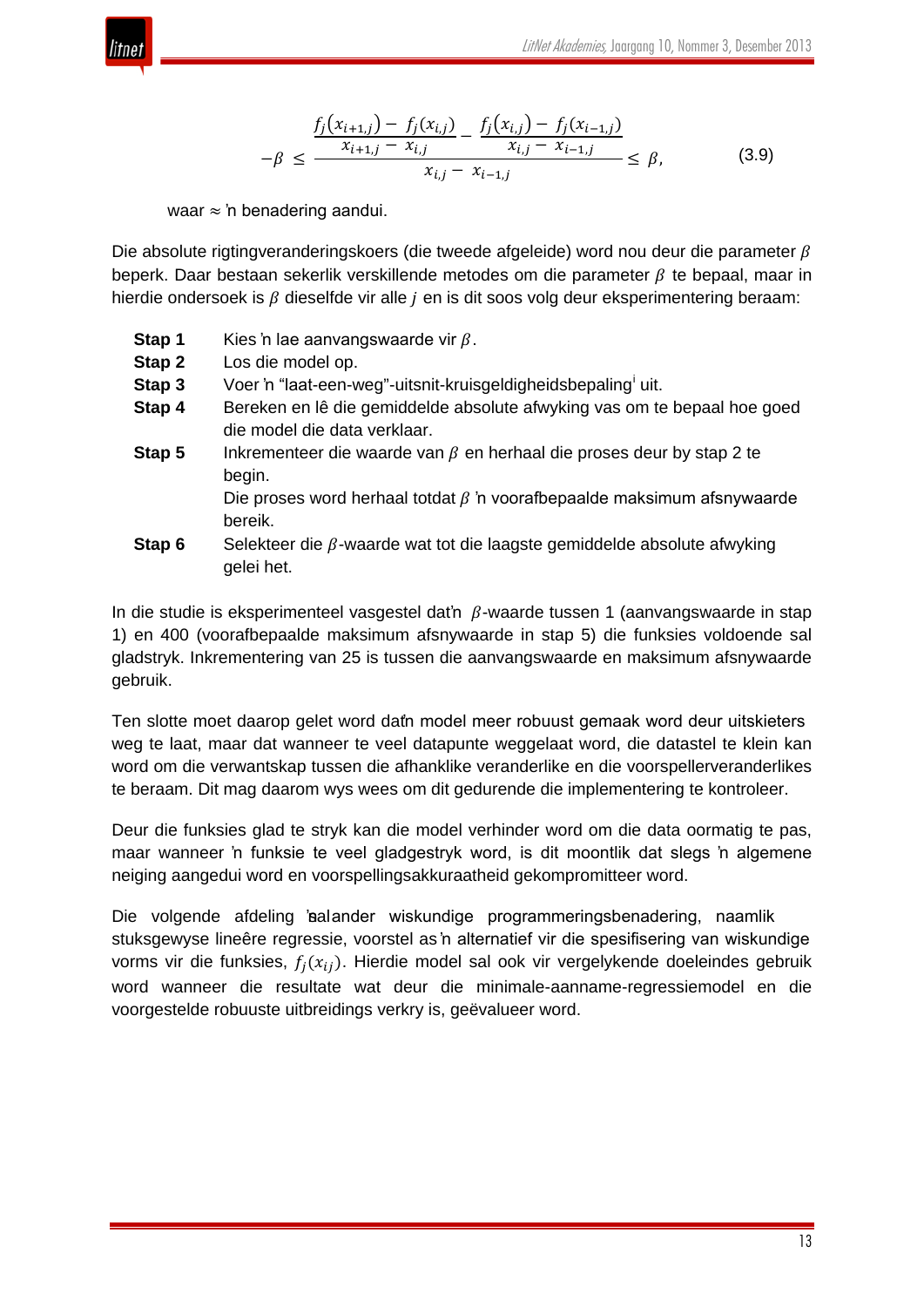

#### **5. Stuksgewyse lineêre regressie**

Ten einde 'n alternatiewe wiskundige model te verkry en die resultate van die voorgestelde tegnieke te vergelyk, worch stuksgewyse lineêre regressiemodel ingevoer. Stuksgewyse lineêre regressie is 'n vorm van regressie wat meervoudige lineêre modelle in sta at stel om by data gepas te word vir verskillende reikwydtes van  $x$  (Ryan en Porth 2007). Breekpunte is die waardes van  $x$  waar die helling van die lineêre funksie verander. Die waarde 'nan breekpunt kan voor die analise óf bekend óf onbekend wees, maar dit is tipies onbekend en moet beraam word. Datastelle in hierdie studie word óf as een lineêre regressiemodel óf as stuksgewyse lineêre kontinue segmente gemodelleer wat elkn deurêre model verteenwoordig word.

'n Model wat twee breekpunte gebruik en dus drie lineêre modelle van die vorm,  $y = a + bx$ . lewer, word vervolgens geïllustreer. In hierdie model verteenwoordig  $Q_{1i}$  en  $Q_{2i}$  die twee breekpunte wat gekies is om die 33ste and 66ste persentiele te wees. Die veranderlikes,  $a_{si}$ en  $b_{si}$  ( $s = 1, 2, 3$  en  $j = 1, \dots, k$ ), is die koëffisiënte van die verskillende lineêre modelle.

Minimaliseer 
$$
\sum_{i=1}^{n} (\varepsilon_{1i} + \varepsilon_{2i}),
$$
 (4.1)

underhewig

\n
$$
\sum_{j=1}^{k} f_{ij} + \varepsilon_{1i} - \varepsilon_{2i} = y_i, \qquad \text{vir } i = 1, \cdots, n,
$$
\n(4.2)

$$
\left(a_{1j} + b_{1j}x_{ij}, \qquad \qquad \text{indien } x_{ij} < Q_{1j}, \qquad \qquad (4.3)
$$

$$
f_{ij} = \begin{cases} a_{2j} + b_{2j}x_{ij}, & \text{indien } Q_{1j} \le x_{ij} < Q_{2j}, \\ a_{2i} + b_{2i}x_{ij}, & \text{indien } Q_{2i} < x_{ij}, \end{cases} \tag{4.4}
$$

⎩ 3 + 3,� indien 2 ≤ ,� (4.5)

$$
vir j = 1, ..., k,
$$

$$
a_{1j} + b_{1j}Q_{1j} = a_{2j} + b_{2j}Q_{1j}, \quad \text{vir } j = 1, \cdots, k,
$$
\n(4.6)

$$
a_{2j} + b_{2j} Q_{2j} = a_{3j} + b_{3j} Q_{2j}, \qquad \text{vir } j = 1, \cdots, k,
$$
 (4.7)

$$
\varepsilon_{1i}, \varepsilon_{2i} \ge 0, \qquad \text{vir } i = 1, \cdots, n,\tag{4.8}
$$

 $a_{1i}, a_{2i}, a_{3i}, b_{1i}, b_{2i}, b_{3i}$  onbeperk vir  $j = 1, ..., k$ .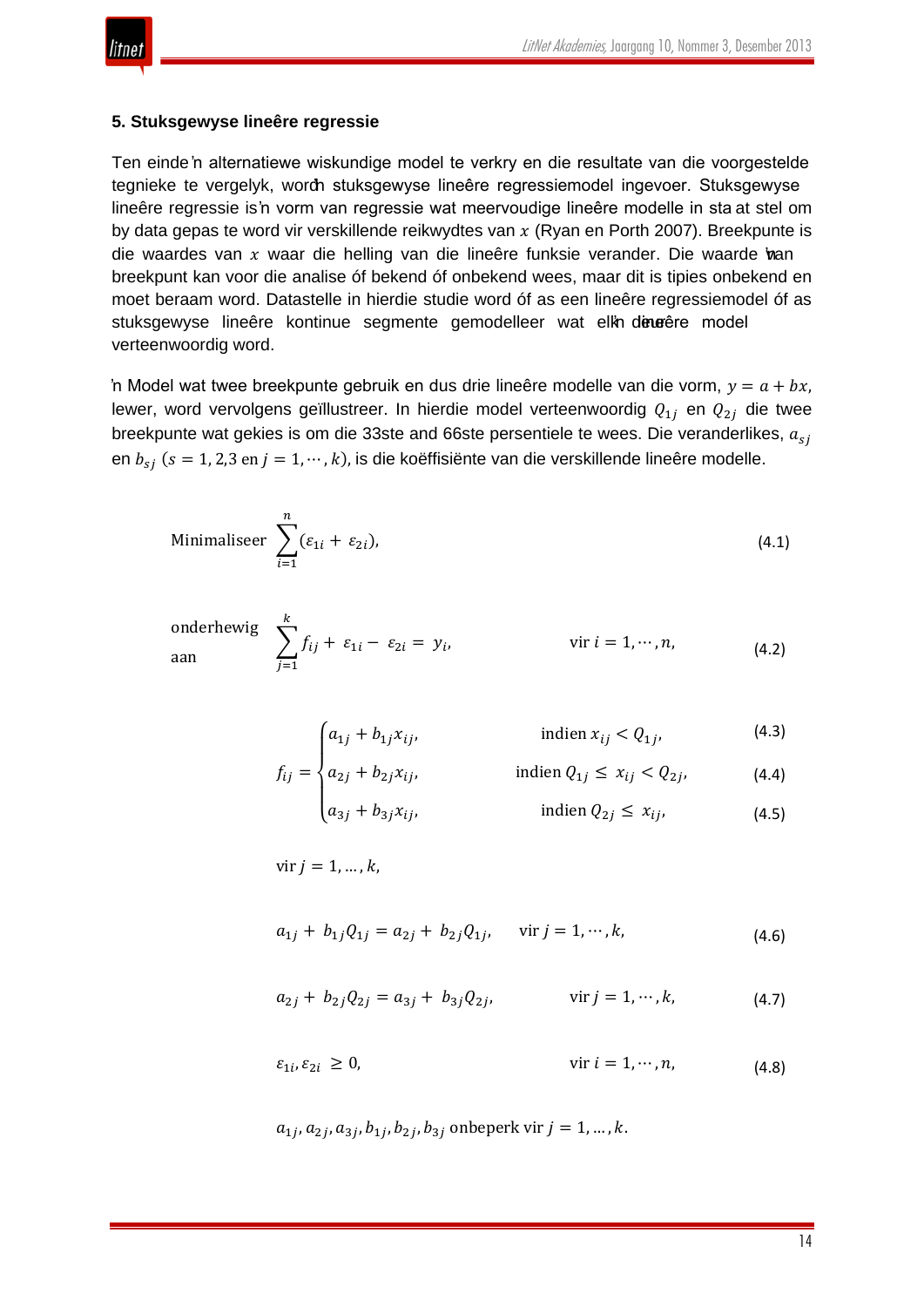

Die doel van hierdie model is om stuksgewyse lineêre modelle gelyktydig met die (additiewe) regressiemodel toe te pas. Uitskieters kan uit hierdie model weggelaat word op dieselfde wyse as wat in afdeling 4.1 beskryf is.

# **6. Empiriese eksperimente en resultate**

Vier bekende datastelle is beskou om die voorgestelde modelle en hul voorspellingsakkuraatheid te illustreer en te evalueer. In elke geval is die gemiddelde absolute afwyking as 'n prestasiemaatstaf gebruik. 'n "Laat-een-weg"-uitsnitbenadering (Efron en Gong 1983) is gebruik om die gemiddelde absolute afwyking te bereken; dit behels die volgende stappe:

- Skrap punte,  $x_i$ , een op 'n keer, uit die datastel.
- Herbereken die voorspellingsreël op die basis van die oorblywende  $n 1$ -punte;
- Kyk hoe goed die herberekende reël die geskrapte punt voorspel.
- Bereken die gemiddelde van die absolute foutvoorspellings oor alle  $n$ -skrappings (die gemiddelde absolute afwyking).

Ten einde die resultate van die voorgestelde uitbreidings op Wagner se minimale-aannamemodel te evalueer word die resultate van addisionele regressiemodelle ook aangebied vir elke geval wat oorweeg word. Hierdie modelle sluit die gewone  $L_1$ -norm- en  $L_2$ -normregressiemodelle in, sowel as 'n variasie (een en twee breekpunte met datapunte wat geskrap is) van die stuksgewyse lineêre regressiemodel wat in afdeling 5 beskryf is.

Die programmering en ontleding vir al die modelle is in C++ en CPLEX (10.1) gedoen deur van ILOG Concert Technology (Ilog 2006) gebruik te maak.

### *6.1 Stapelverlies*

Die stapelverlies-datastel (stack loss data set) is 'n welbekende datastel wat deur etlike skrywers (Hoeting e.a. 1996, Brownlee 1965, Steel en Uys 2007) ondersoek is. Die data word gebruik om die verwantskap tussen die persentasies van onveranderde ammoniak te ondersoek wat in 21 dae uit 'n aanleg ontsnap. Die volgende drie verklarende veranderlikes word gebruik:

- $x_1$ : lugvloei wat die bedryfstempo van die aanleg meet
- $x_2$ : inlaattemperatuur van koelwater wat deur die spirale in die toring sirkuleer
- $x_3$ : 'n waarde wat proporsioneel tot die konsentrasie van suur in die toring is.

Om die rigting van monotonisiteit vir elke veranderlike te bepaal is 'n meervoudige regressieanalise uitgevoer wat tot positiewe koëffisiënte vir  $x_1$  en  $x_2$  en 'n negatiewe koëffisiënt vir  $x_3$  gelei het. Beide  $f_1$  en  $f_2$  is daarom as monotone nie-afnemende funksies beperk, terwyl  $f_3$  as 'n monotone nietoenemende funksie gespesifiseer is.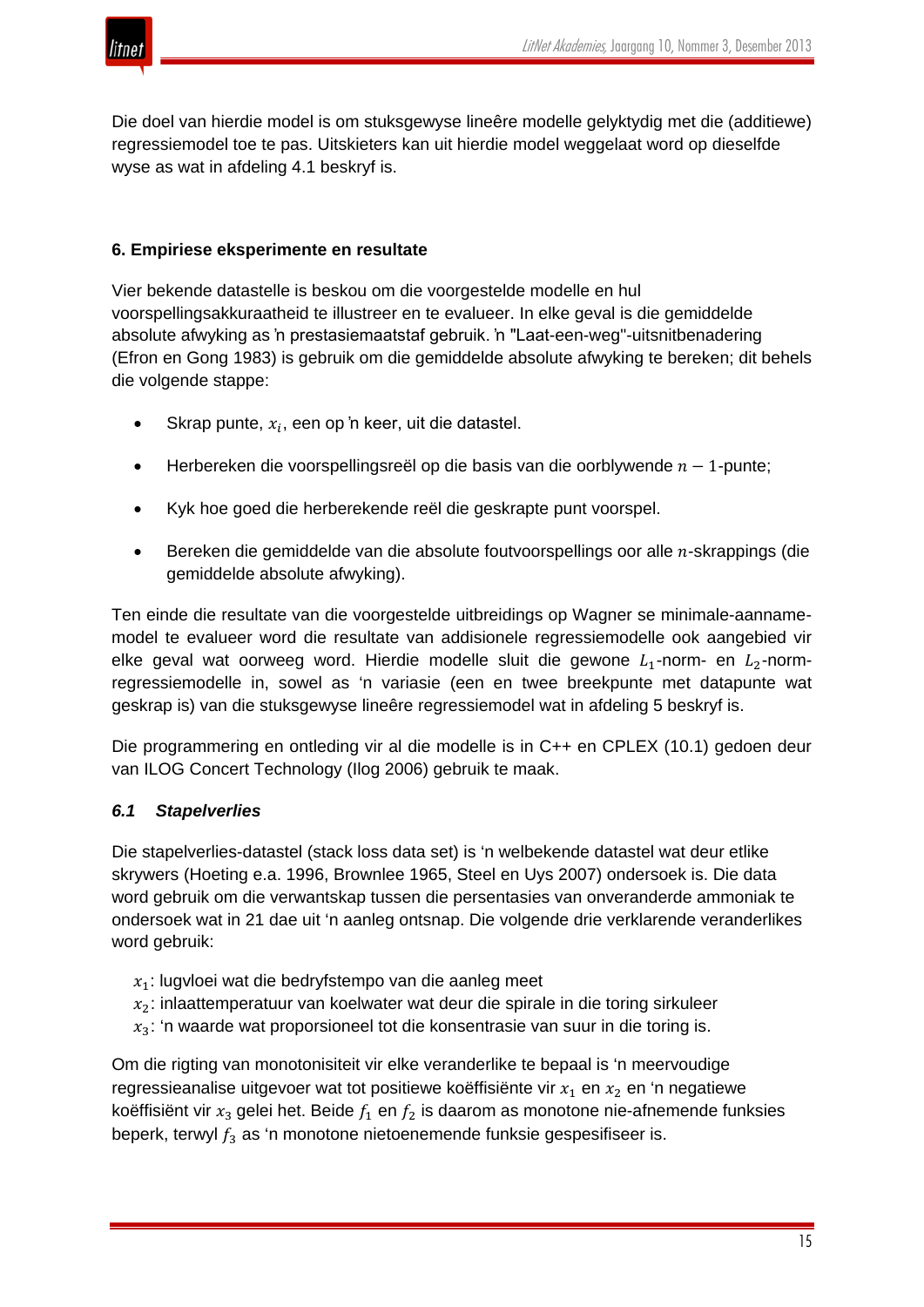Tabel 1 bevat die stapelverliesdata,  $y_i$ ,  $x_{i1}$ ,  $x_{i2}$ , en  $x_{i3}$  is die afhanklike en onafhanklike veranderlikes, respektiewelik, terwyl  $f_1(x_{i1})$ ,  $f_2(x_{i2})$  en  $f_3(x_{i3})$  die funksiewaardes is wat bepaal word deur Wagner se model (sien afdeling 3) op te los. Die voorspellingswaarde,  $\hat{y}$ , word deur  $\hat{y}_i = \sum_{j=1}^3 \hat{f}_{ij}$  bepaal. Die absolute residue word in die laaste kolom aangedui.

| $\boldsymbol{i}$ | $y_i$          | $x_{i1}$ | $f_1(x_{i1})$    | $x_{i2}$ | $f_2(x_{i2})$           | $x_{i3}$ | $f_3(x_{i3})$ | $\hat{y}_i$    | $ y_i - \hat{y}_i $ |
|------------------|----------------|----------|------------------|----------|-------------------------|----------|---------------|----------------|---------------------|
| $\mathbf{1}$     | 42             | 80       | 16               | 27       | 12                      | 89       | 14            | 42             | $\mathbf 0$         |
| $\overline{2}$   | 37             | 80       | 16               | 27       | 12                      | 88       | 14            | 42             | 5                   |
| 3                | 37             | 75       | 16               | 25       | 12                      | 90       | 9             | 37             | $\mathbf 0$         |
| $\sqrt{4}$       | 28             | 62       | $\overline{2}$   | 24       | 12                      | 87       | 14            | 28             | $\mathbf 0$         |
| 5                | 18             | 62       | $\overline{2}$   | 22       | $\overline{2}$          | 87       | 14            | 18             | $\mathbf 0$         |
| $\boldsymbol{6}$ | 18             | 62       | $\overline{2}$   | 23       | $\overline{2}$          | 87       | $14\,$        | 18             | $\boldsymbol{0}$    |
| $\overline{7}$   | 19             | 62       | $\overline{2}$   | 24       | 12                      | 93       | 6             | 20             | $\mathbf 1$         |
| $\bf 8$          | 20             | 62       | $\overline{2}$   | 24       | 12                      | 93       | 6             | 20             | $\pmb{0}$           |
| 9                | 15             | 58       | 0                | 23       | $\overline{2}$          | 87       | 14            | 16             | $\mathbf 1$         |
| 10               | 14             | 58       | $\mathbf 0$      | 18       | $\boldsymbol{0}$        | 80       | 14            | 14             | $\mathbf 0$         |
| $11\,$           | 14             | 58       | $\boldsymbol{0}$ | 18       | $\pmb{0}$               | 89       | 14            | 14             | $\pmb{0}$           |
| 12               | 13             | 58       | $\boldsymbol{0}$ | 17       | $^{\mbox{{\small -1}}}$ | 88       | 14            | 13             | $\mathbf 0$         |
| 13               | 11             | 58       | $\boldsymbol{0}$ | 17       | $^{\rm -1}$             | 82       | 14            | 13             | $\overline{2}$      |
| $14\,$           | 12             | 58       | $\boldsymbol{0}$ | 19       | $\mathbf 1$             | 93       | 6             | $\overline{7}$ | 5                   |
| 15               | 8              | 50       | $-7$             | 18       | $\mathbf 0$             | 89       | 14            | $\overline{7}$ | $\mathbf 1$         |
| 16               | $\overline{7}$ | 50       | $-7$             | 18       | $\boldsymbol{0}$        | 86       | 14            | $\overline{7}$ | $\mathbf 0$         |
| $17\,$           | 8              | 50       | $-7$             | 19       | $\mathbf 1$             | 72       | 14            | 8              | $\mathbf 0$         |
| $18\,$           | 8              | 50       | $-7$             | 19       | $\mathbf 1$             | 79       | 14            | 8              | $\mathbf 0$         |
| 19               | 9              | 50       | $-7$             | 20       | $\overline{2}$          | 80       | 14            | 9              | $\pmb{0}$           |
| $20\,$           | 15             | 56       | $-1$             | 20       | $\overline{2}$          | 82       | $14\,$        | 15             | $\boldsymbol{0}$    |
| 21               | 15             | 70       | $\overline{7}$   | 20       | $\overline{2}$          | 91       | 6             | 15             | $\pmb{0}$           |

| Tabel 1. Stapelverliesdata met funksiewaardes en residue |  |  |
|----------------------------------------------------------|--|--|
|----------------------------------------------------------|--|--|

### *Voorspellingsakkuraatheid*

Beskou tabel 2 hier onder, wat die vergelyking vir die  $L_2$ -norm-regressie, die  $L_1$ -normregressie en die oorspronklike minimale-aanname-regressiemodel wat deur Wagner bekendgestel is, aandui. Geen uitbreidings (uitskieteropsporing en gladstryking) is geïmplementeer nie en uit die gemiddelde absolute afwyking kan daarop gelet word dat die oorspronklike Wagner-model beter as die L<sub>2</sub>-norm-regressieresultaat presteer het. Die gemiddelde absolute afwyking van die  $L_1$ -norm-regressie is slegs 0.042 (of ongeveer 2%) minder as die gemiddelde absolute afwyking van Wagner se model.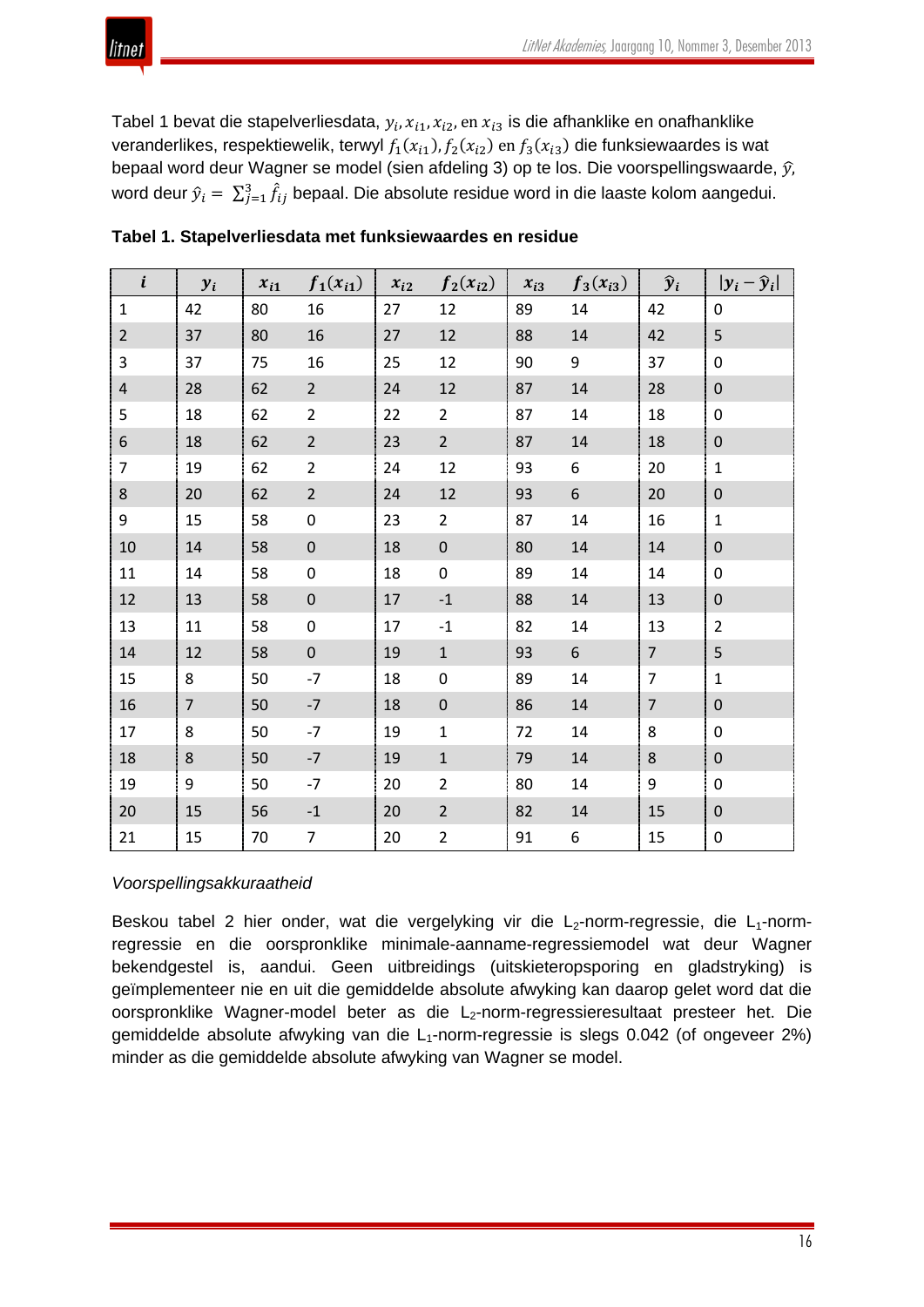

|                                                           | Gemiddelde |
|-----------------------------------------------------------|------------|
| <b>Model</b>                                              | absolute   |
|                                                           | afwyking   |
| $L_2$ -norm-regressie                                     | 2.887      |
| $L_1$ -norm-regressie                                     | 2.035      |
| Oorspronklike minimale-aanname-regressiemodel (Ilog 2006) | 2.077      |

## **Tabel 2. Stapelverliesdata: Voorspellingsakkuraatheid vir modelle wat nie die voorgestelde uitbreidings implementeer nie**

Tabel 3 dui die voorspellingsakkuraatheidresultate van die voorgestelde uitbreidings aan en die stuksgewyse lineêre modelle vir die stapelverliesdatastel. Daar is vir verskillende waardes van  $\beta$  geëksperimenteer met die aantal punte wat weggelaat kan word'n Rooster vir waardes van  $\beta$  en  $p$  is dus gebruik om te bepaal dat  $\beta = 50$  en  $p = 2$  die beste resultate sal lewer. Uit tabel 3 is dit duidelik dat die invoering van die twee voorgestelde uitbreidings die voorspellingsakkuraatheid van die oorspronklike minimale-aanname-model verbeter het. Die weglating van twee datapunte en die gebruik van 'n gladstrykingsfaktor van  $\beta = 50$  laat die gemiddelde absolute afwyking met 41% afneem, van 2.077 (die oorspronklike minimaleaanname-model in tabel 2) tot 1.220. In twee gevalle het die stuksgewyse lineêre regressiemodelle ook beter resultate as die oorspronklike minimale-aanname-model gelewer.

| <b>Model</b>                                                                                        | Gemiddelde<br>absolute<br>afwyking |
|-----------------------------------------------------------------------------------------------------|------------------------------------|
| Wagner se model met twee datapunte wat weggelaat word                                               | 2.194                              |
| Wagner se model met twee datapunte wat weggelaat word en 'n<br>gladstrykingsfaktor van $\beta = 50$ | 1.220                              |
| $L_1$ -norm-regressie met twee datapunte wat weggelaat word en geen<br>breekpunt nie                | 1.394                              |
| Stuksgewyse $L_1$ -norm-regressie met twee datapunte wat weggelaat word en<br>een breekpunt         | 1.882                              |
| Stuksgewyse $L_1$ -norm-regressie met twee datapunte wat weggelaat word en<br>twee breekpunte       | 2.150                              |

Ten einde die vorm van die funksies met 'n gladstrykingsfaktor van  $\beta = 50$  te illustreer, toon figuur 1 die oorspronklike funksie,  $f_1(x_1)$ , sowel as die gladgestrykte funksie,  $f_1'(x_1)$ . Die ander funksies, wat nie hier getoon word nie, volg op dieselfde wyse.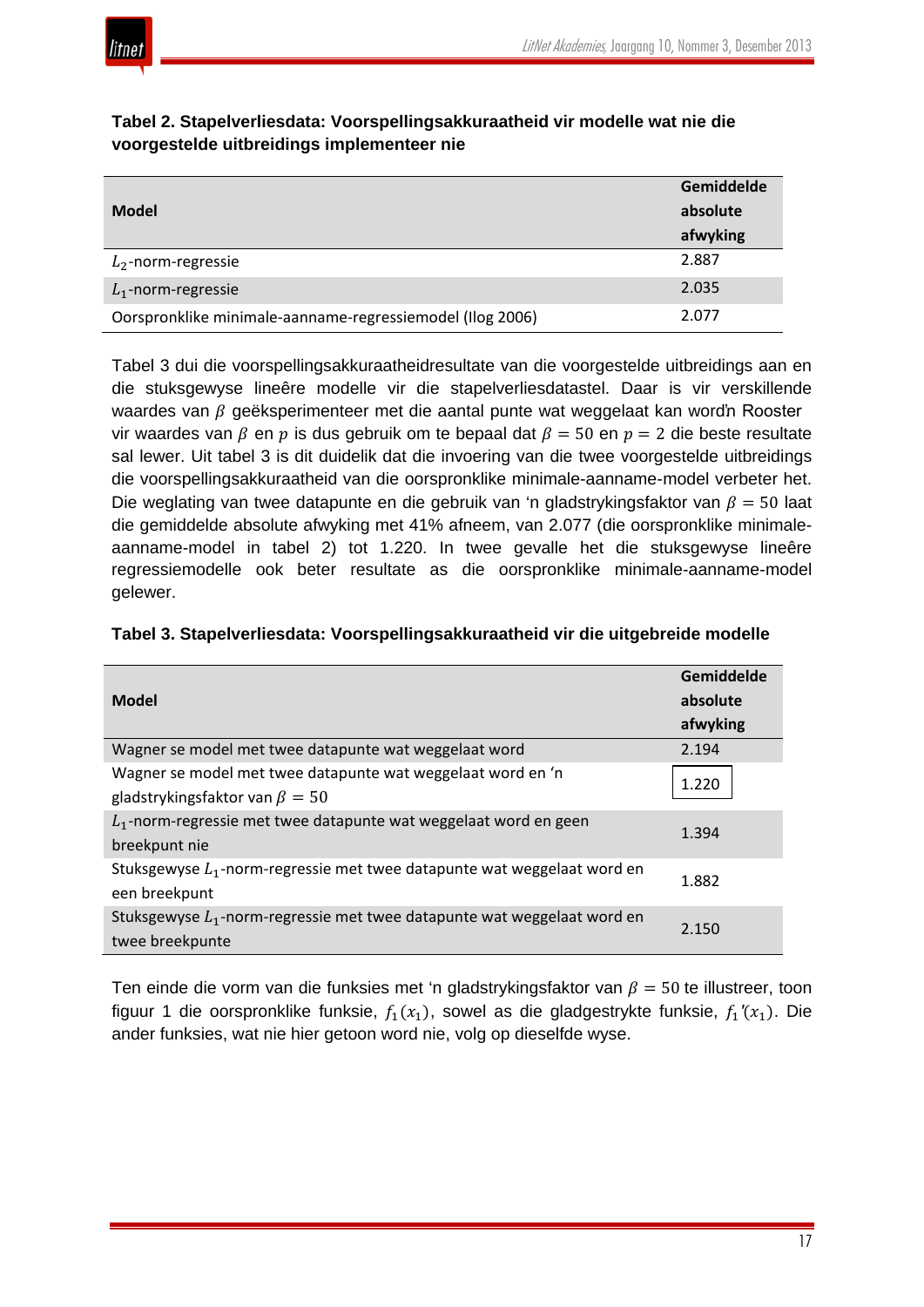



Figuur 1. Verandering in funksie ná gladstryking met  $\beta = 50$ 

# *6.2 Skotse heuwelwedloopdata*

In die tweede voorbeeld word die Skotse heuwelwedloopdatastel beskou (Atkinson 1986). Dieselfde proses as die een wat met die stapelverliesdata gevolg is, is hier gevolg om die resultate te verkry. Die Skotse heuwelwedloopdatastel word gebruik om die verwantskap tussen die rekordwentye van 35 heuwelwedlope in Skotland na te vors, met die volgende twee verklarende veranderlikes:

- 1.  $x_1$ : afstand wat in myle gedek is
- 2.  $x_2$ : hoogte wat gedurende die wedloop geklim is.

# *Voorspellingsakkuraatheid*

Tabel 4 dui die gemiddelde absolute fout aan vir die modelle wat nie die voorgestelde uitbreidings implementeer nie, terwyl tabel 5 die resultate van die uitgebreide modelle aanbied.

### **Tabel 4. Skotse heuwelwedloopdata: Voorspellingsakkuraatheid vir modelle wat nie die voorgestelde uitbreidings implementeer nie**

|                                                           | Gemiddelde |
|-----------------------------------------------------------|------------|
| <b>Model</b>                                              | absolute   |
|                                                           | afwyking   |
| $L_2$ -norm-regressie                                     | 9.367      |
| $L_1$ -norm-regressie                                     | 8.211      |
| Oorspronklike minimale-aanname-regressiemodel (Ilog 2006) | 8.927      |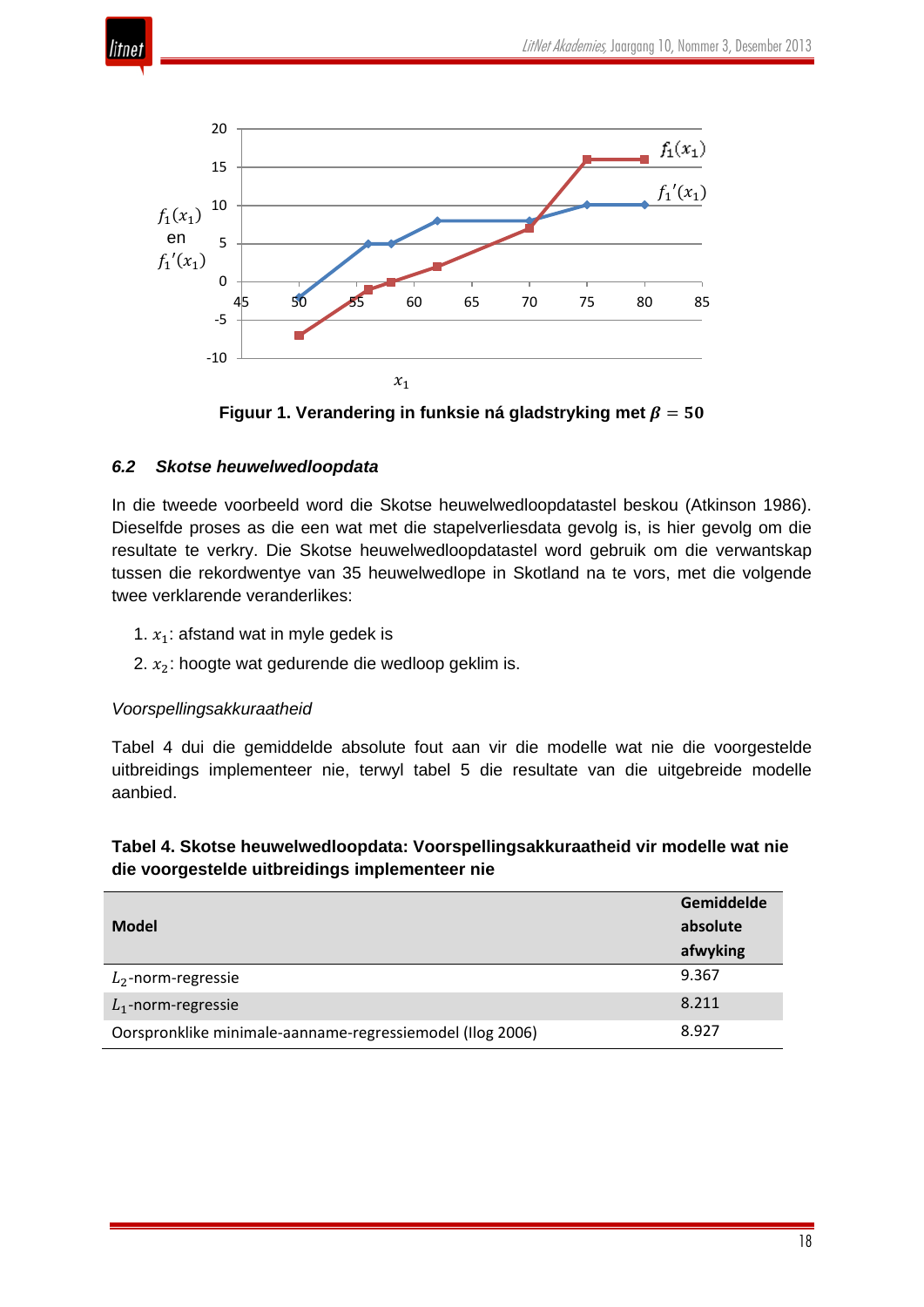

nie

een breekpunt

twee breekpunte

3.921

4.253

3.559

4.280

| modelle                                               |            |
|-------------------------------------------------------|------------|
|                                                       | Gemiddelde |
| <b>Model</b>                                          | absolute   |
|                                                       | afwyking   |
| Wagner se model met vier datapunte wat weggelaat word | 8.469      |

**Tabel 5. Skotse heuwelwedloopdata: Voorspellingsakkuraatheid vir die uitgebreide** 

Die effek wat bereik word wanneer die voorgestelde uitbreidings ingesluit word, is betekenisvol. Deur 'n gladstrykingsfaktor van  $\beta = 10$  in te voer en vier datapunte (uitskieters) weg te laat, neem die gemiddelde absolute afwyking van 8.927 (die oorspronklike model in tabel 4) af na 3.921 – 'n vermindering van 56%. Die stuksgewyse  $L_1$ -norm-regressiemodel met een breekpunt het egter die uitgebreide minimale-aanname-model met ongeveer 9% oortref.

# *6.3 Brandstofdata*

gladstrykingsfaktor van  $\beta = 10$ 

Die derde datastel wat in die empiriese eksperiment gebruik is, bestaan uit data in verband met brandstofverbruik in verskillende state van die VSA (Weisberg 2005). Die verwantskap tussen die responsveranderlike, brandstofverbruik in gallonne per persoon, en die vier verklarende veranderlikes word vir 48 state geëvalueer.

Die vier verklarende veranderlikes vir elke staat is:

- 1.  $x_1$ : 1972 se hoeveelheid belasting per gallon, in sente gemeet
- 2.  $x_2$ : 1972 se per capita-inkomste in duisende dollars

Wagner se model met vier datapunte wat weggelaat word en 'n

 $L_1$ -norm-regressie met vier datapunte wat weggelaat word en geen breekpunt

Stuksgewyse  $L_1$ -norm-regressie met vier datapunte wat weggelaat word en

Stuksgewyse  $L_1$ -norm-regressie met vier datapunte wat weggelaat word en

- 3.  $x_3$ : 1971 se duisende myle van die vernaamste hoofweg
- 4.  $x_4$ : die persentasie van die bevolking met 'n rybewys.

# *Voorspellingsakkuraatheid*

Tabel 6 dui die resultate aan wat verkry is deur die verskillende modelle op te los sonder dat die voorgestelde uitbreidings geïmplementeer is. Tabel 7 verskaf die besonderhede van die modeluitbreidings se resultate.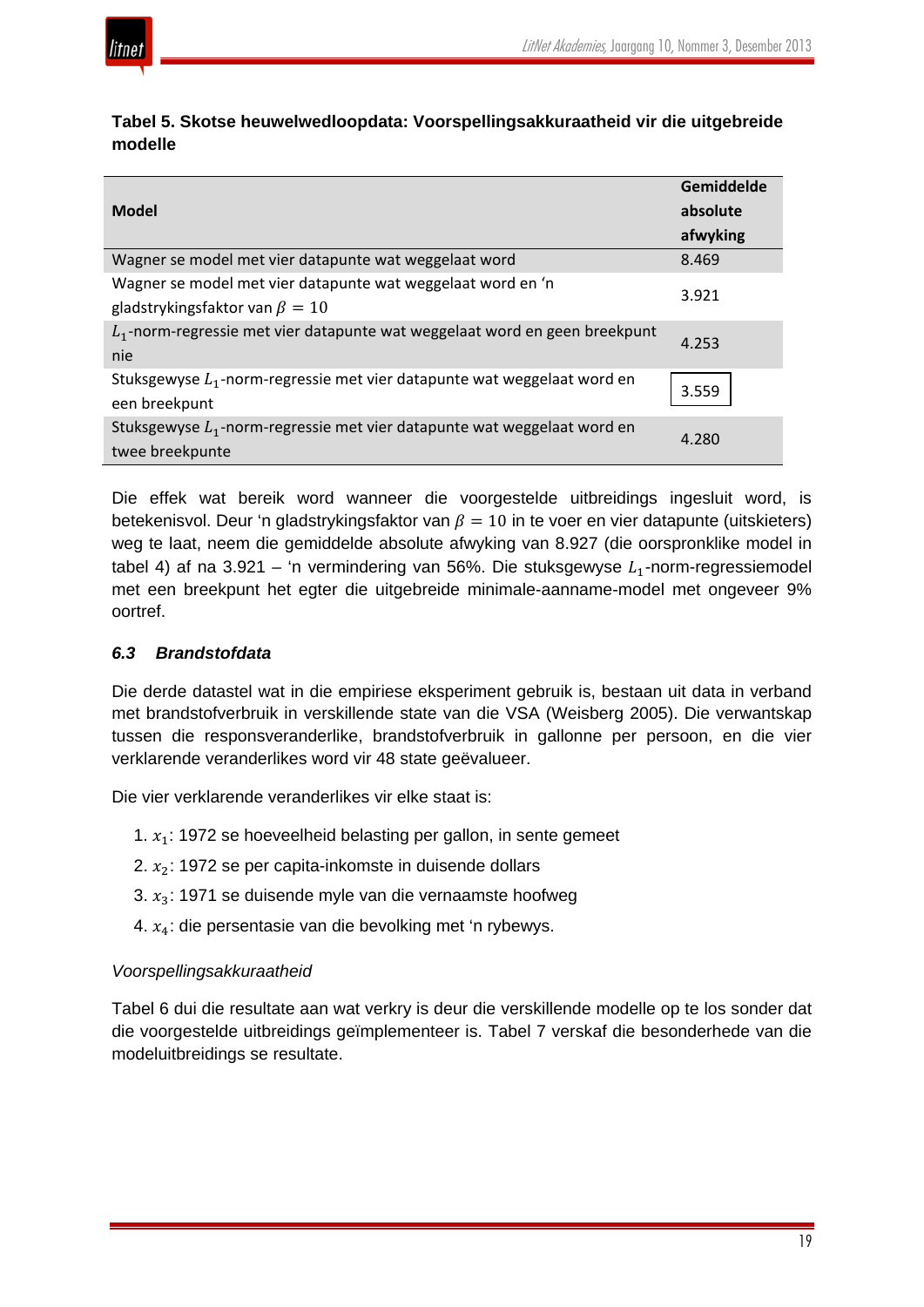

|                                                           | Gemiddelde |
|-----------------------------------------------------------|------------|
| <b>Model</b>                                              | absolute   |
|                                                           | afwyking   |
| $L_2$ -norm-regressie                                     | 54.532     |
| $L_1$ -norm-regressie                                     | 49.466     |
| Oorspronklike minimale-aanname-regressiemodel (Ilog 2006) | 52.726     |

## **Tabel 6. Brandstofdata: Voorspellingsakkuraatheid vir modelle wat nie die voorgestelde uitbreidings implementeer nie**

# **Tabel 7. Brandstofdata: Voorspellingsakkuraatheid vir die uitgebreide modelle**

| <b>Model</b>                                                                                      | Gemiddelde<br>absolute<br>afwyking |
|---------------------------------------------------------------------------------------------------|------------------------------------|
| Wagner se model met ses datapunte wat weggelaat word                                              | 33.639                             |
| Wagner se model met ses datapunte wat weggelaat word en 'n<br>gladstrykingsfaktor van $\beta = 1$ | 37.425                             |
| $L_1$ -norm-regressie met ses datapunte wat weggelaat word en geen breekpunt<br>nie               | 35.426                             |
| Stuksgewyse $L_1$ -norm-regressie met ses datapunte wat weggelaat word en een<br>breekpunt        | 33.293                             |
| Stuksgewyse $L_1$ -norm-regressie met ses datapunte wat weggelaat word en<br>twee breekpunte      | 44.320                             |

Uit tabel 7 is dit duidelik dat die skrapping van ses datapunte (uitskieters) die gemiddelde absolute afwyking aansienlik verklein het. Vir Wagner se oorspronklike minimale-aannameregressiemodel is die gemiddelde absolute afwyking met 36.2% verklein deur ses datapunte weg te laat (van 52.726 in tabel 6 tot 33.639). Die invoering van die tweede uitbreiding (gladstryking) het egter nie die gemiddelde absolute afwyking verder verbeter nie, alhoewel dit nogtans, op 37.425, aansienlik beter as die oorspronklike waarde van 52.726 is. Die stuksgewyse  $L_1$ -norm-regressiemodel met een breekpunt, wat ook ses datapunte weglaat, het 'n gemiddelde absolute afwyking van 33.293 gelewer, wat net marginaal beter is as die uitgebreide Wagner-model se gemiddelde absolute afwyking van 33.639.

# *6.4 Bruto nasionale produk (BNP)*

Die vierde datastel is uit'n studie verkry wat deur Roux (1994) uitgevoer is. In hierdie studie is 'n regressiemodel beskou wat die bruto nasionale produk (BNP) met 10 faktore vir 43 lande in verband bring. As gevolg van die betreklik groot aantal verklarende veranderlikes is daar besluit om slegs sewe van die 10 oorspronklike veranderlikes te kies. Hierdie besluit is op 'n studie gebaseer wat uitgevoer is deur Hattingh e.a. (2005), wat bewyse gevind het dat drie van die 10 veranderlikes moontlik oortollig kan wees. Die sewe geselekteerde verklarende veranderlikes is: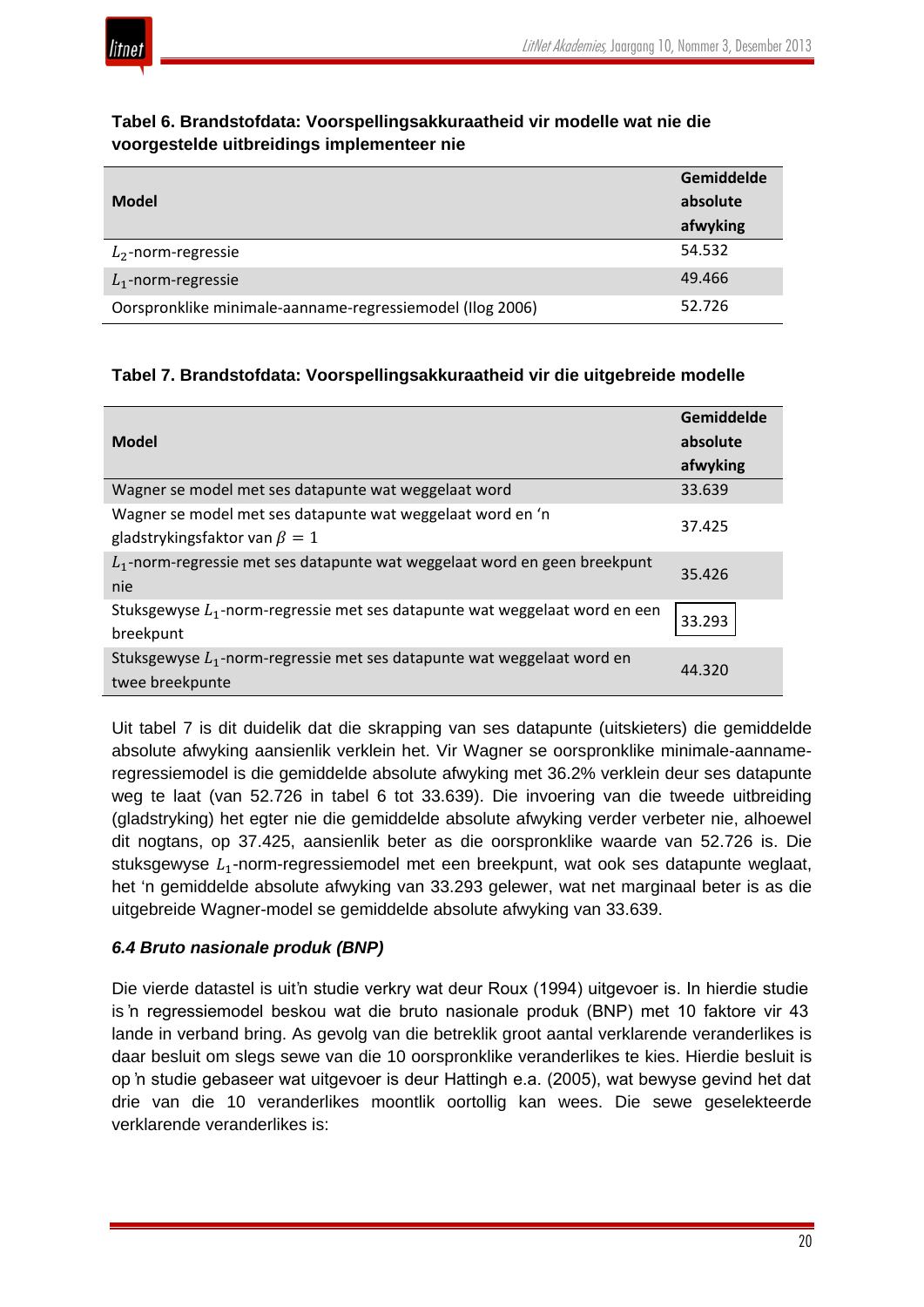

- 1.  $x_1$ : netto uitvoer per capita
- 2.  $x_2$ : verandering in inflasie
- 3.  $x_3$ : landbou as 'n persentasie van die bruto huishoudelike produk (BHP)
- 4.  $x_4$ : politieke situasie
- 5.  $x_5$ : gemiddelde ongeletterdheid van die bevolking in die land
- 6.  $x_6$ : groei in lewensverwagting van die inwoners van die land
- 7.  $x_7$ : groei in die bevolking van die land.

## *Voorspellingsakkuraatheid*

Tabelle 8 en 9 dui die resultate aan vir die modelle sonder die voorgestelde uitbreidings en vir die uitgebreide modelle, onderskeidelik.

# **Tabel 8. BNP-data: Voorspellingsakkuraatheid vir modelle wat nie die voorgestelde uitbreidings implementeer nie**

|                                                           | Gemiddelde |
|-----------------------------------------------------------|------------|
| <b>Model</b>                                              | absolute   |
|                                                           | afwyking   |
| $L_2$ -norm-regressie                                     | 4038.425   |
| $L_1$ -norm-regressie                                     | 3215.116   |
| Oorspronklike minimale-aanname-regressiemodel (Ilog 2006) | 3282.140   |

### **Tabel 9. BNP-data: Voorspellingsakkuraatheid vir die uitgebreide modelle**

|                                                                                 | Gemiddelde |  |
|---------------------------------------------------------------------------------|------------|--|
| <b>Model</b>                                                                    | absolute   |  |
|                                                                                 | afwyking   |  |
| Wagner se model met vier datapunte wat weggelaat word                           | 2764.669   |  |
| Wagner se model met vier datapunte wat weggelaat word en 'n                     | 1820.180   |  |
| gladstrykingsfaktor van $\beta = 200$                                           |            |  |
| $L_1$ -norm-regressie met vier datapunte wat weggelaat word en geen breekpunt   | 2360.977   |  |
| nie                                                                             |            |  |
| Stuksgewyse $L_1$ -norm-regressie met vier datapunte wat weggelaat word en een  | 2782.106   |  |
| breekpunt                                                                       |            |  |
| Stuksgewyse $L_1$ -norm-regressie met vier datapunte wat weggelaat word en twee | 1713.885   |  |
| breekpunte                                                                      |            |  |

Die resultate vir die BNP-data toon weer eens aan dat die vooruitskattingsakkuraatheid aansienlik sal verbeter deur die twee voorgestelde uitbreidings tot Wagner se oorspronklike minimale-aanname-model in te voer. Die gemiddelde absolute afwyking vir die oorspronklike model is 3282.14 (tabel 8), en die byvoeging van 'n gladstrykingsfaktor  $\beta = 200$  en weglating van vier datapunte het 'n gemiddelde absolute afwyking van 1820.18 tot gevolg gehad – 'n vermindering van 45%. Dit was, soos in vorige gevalle, weer moontlik om die gemiddelde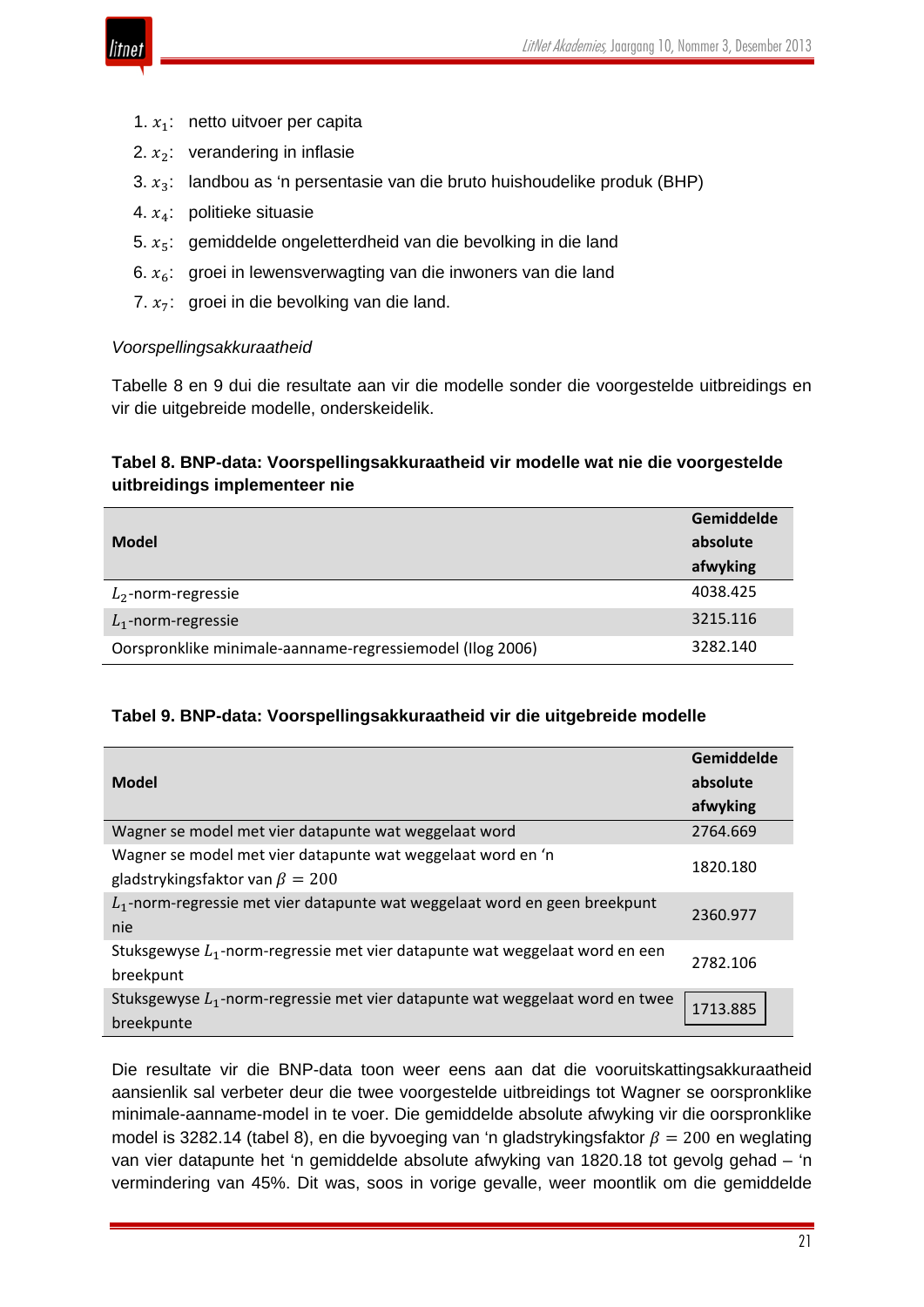absolute afwyking verder te reduseer met ongeveer 6% deur 'n stuksgewyse  $L_1$ -normregressiemodel met twee breekpunte te gebruik en ook vier datapunte weg te laat.

Ten einde die bevindinge op te som, kan verklaar word dat die voorgestelde twee uitbreidings tot die oorspronklike minimale-aanname-regressiemodel wat deur Wagner bekendgestel is, suksesvol bewys is. In al die gevalle wat beskou is, is die gemiddelde absolute afwyking aansienlik gereduseer deur die implementering van die twee uitbreidings (die weglating van uitskieters en gladstryking). In een geval het die invoering van die tweede uitbreiding (gladstryking) nie die mate van voorspellingsakkuraatheid verder verbeter nie. In drie van die vier gevalle was dit moontlik om die gemiddelde absolute afwyking verder te reduseer deur stuksgewyse lineêre modelle in te voer. Hierdie verbeteringe was egter net marginaal beter as die voorgestelde uitgebreide modelle. Indien die resultate wat verkry is, beskou word, blyk dit redelik te wees om tot die gevolgtrekking te kom dat daar gevalle is waar die minimale-aanname-regressiemodel, en die uitbreidings daarvan, beter resultate as ander modelle sal oplewer.

Die bevindinge van hierdie studie het verskeie geleenthede tot verdere navorsing geskep. Ander benaderings, waar nie slegs op die verwagte waarde 'n an sponsveranderlike gesteun word nie, byvoorbeeld regressiekwantiele, kan ook bestudeer word. In hierdie werk word nie veel melding gemaak van interaksieterme in die modelle nie, maar die model kan maklik uitgebrei word om ook interaksieterme in te sluit, soos ook aangedui in die oorspronklike werk van Wagner. As verdere studie kan simulasies ook gedoen word om die voorgestelde model oor'n wyer klas situasies te toets en te vergelyk met an der modelle, soos die veralgemeende additiewe model waarna in afdeling 2 verwys is. Ten slotte kan die werk wat hier aangebied word, ook aansluiting vind by ander werk en navorsing in die literatuur. Byvoorbeeld, sogenaamde gepenaliseerde modelle om 'n bala ns te vind tussen te veel en te min gladstryking sou aansluiting kon vind by die werk wat in hierdie artikel aangebied is. Daar is egter nie in hierdie werk gepoog om aansluiting te vind by ander areas nie en dit word beskou as deel van die geleenthede wat vir verdere navorsing geskep is.

# **7. Gevolgtrekkings**

In hierdie studie is 'n bestaande regressiemodel met minimale aannames ondersoek. In 'n poging om robuustheid en voorspellingsakkuraatheid te verbeter is die model uitgebrei om voorsiening vir die opsporing van uitskieters en moontlike oormatige passing te maak. Die uitbreidings is geïmplementeer deur gebruik te maak van gemengde heeltallige lineêre programmeringstegnieke en beperkte tweede afgeleides. Stuksgewyse lineêre regressiemodelle is ook in werking gestel ten einde die resultate van die voorgestelde uitgebreide modelle te evalueer en te vergelyk.

Die hoofbevinding van die studie was dat die implementering van die twee voorgestelde uitbreidings die voorspellingsvermoë (soos deur die gemiddelde absolute afwyking gemeet) 'n aansienlike verbetering van die oorspronklike minimale-aanname-regressiemodel tot gevolg gehad het. Hoewel die voorgestelde uitbreidings nie in al die datastelle wat ondersoek is, die laagste gemiddelde absolute afwyking bevat het nie, was die resultate altyd vergelykbaar met die resultate van die ander modelle.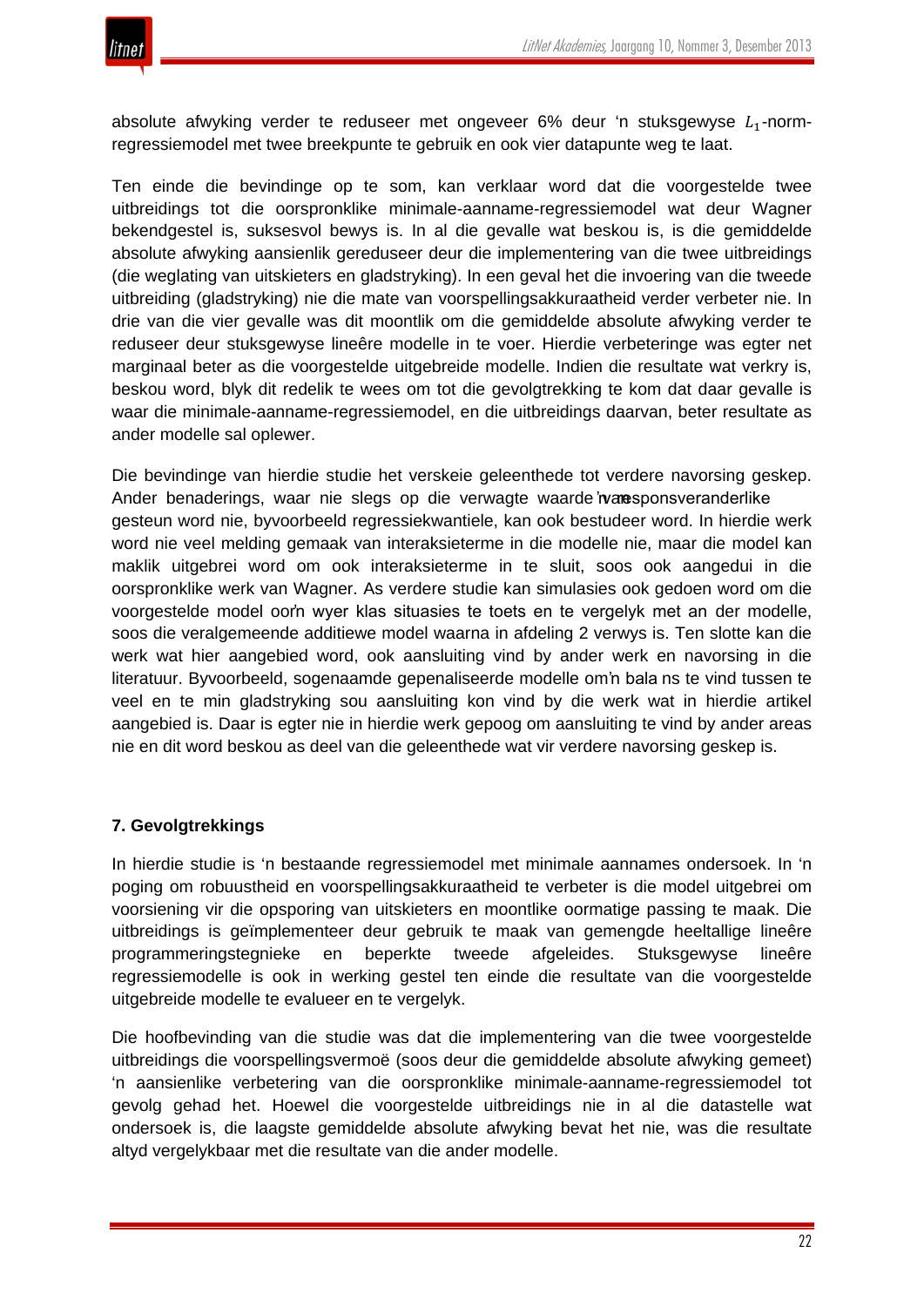

Ten laaste kan vermeld word dat moderne optimimaliseringsagteware soos CPLEX kragtig genoeg blyk te wees om modelle soos dié wat in hierdie studie voorgestel word, op te los. Klein tot mediumgrootte probleme is in 'n betreklik kort tyd opgelos.

## **Bibliografie**

H.M. Wagner. Non-linear regression with minimal assumptions. *Journal of the American Statistical Association*, 57:572–8, 1962.

C. Hitchcock en E. Sober. Prediction versus accommodation and the risk of overfitting. *The British Journal for the Philosophy of Science*, 55:1–34, 2004.

S.E. Ryan en L.S. Porth. *A tutorial on the piecewise regression approach applied to bedload transport data*. General Technical Report RMRS-GTR-189:1–41, 2007.

B.L. Bowerman, R.T. O'Connell en A.B. Koehler. *Forecasting, time series, and regression: an applied approach*. Thomson Brooks/Cole, Belmont, 2005.

J. Hoeting, A.E. Raftery en D. Madigan. A method for simultaneous variable selection and outlier identification in linear regression. *Computational Statistics & Data Analysis*, 22:251– 270, 1996.

P.J. Rousseeuw en A.M. Leroy. *Robust regression and outlier detection*. Wiley-Interscience, Hoboken, 2003.

T.J. Hastie en R.J. Tibshirani. Generalized additive models. *Statistical Science*, 1:297–318, 1986.

T.J. Hastie en R.J. Tibshirani. Generalized additive models: Some applications. *Journal of the American Statistical Association*, 82:371–386, 1987.

T.J. Hastie en R.J. Tibshirani. *Generalized additive models*. Chapman & Hall/CRC, London, 1990.

S.N. Wood. *Generalized additive models: An introduction with R*. Chapman & Hall/CRC, London, 2006.

J.M. Hattingh, H.A. Kruger en P.M. du Plessis. Linear model selection: towards a framework using a mixed integer linear programming approach. *South African Statistical Journal*, 39:197–220, 2005.

B. Efron en G. Gong. A leisurely look at the bootstrap, the jackknife, and cross-validation. *The American Statistician*, 37:36–48, 1983.